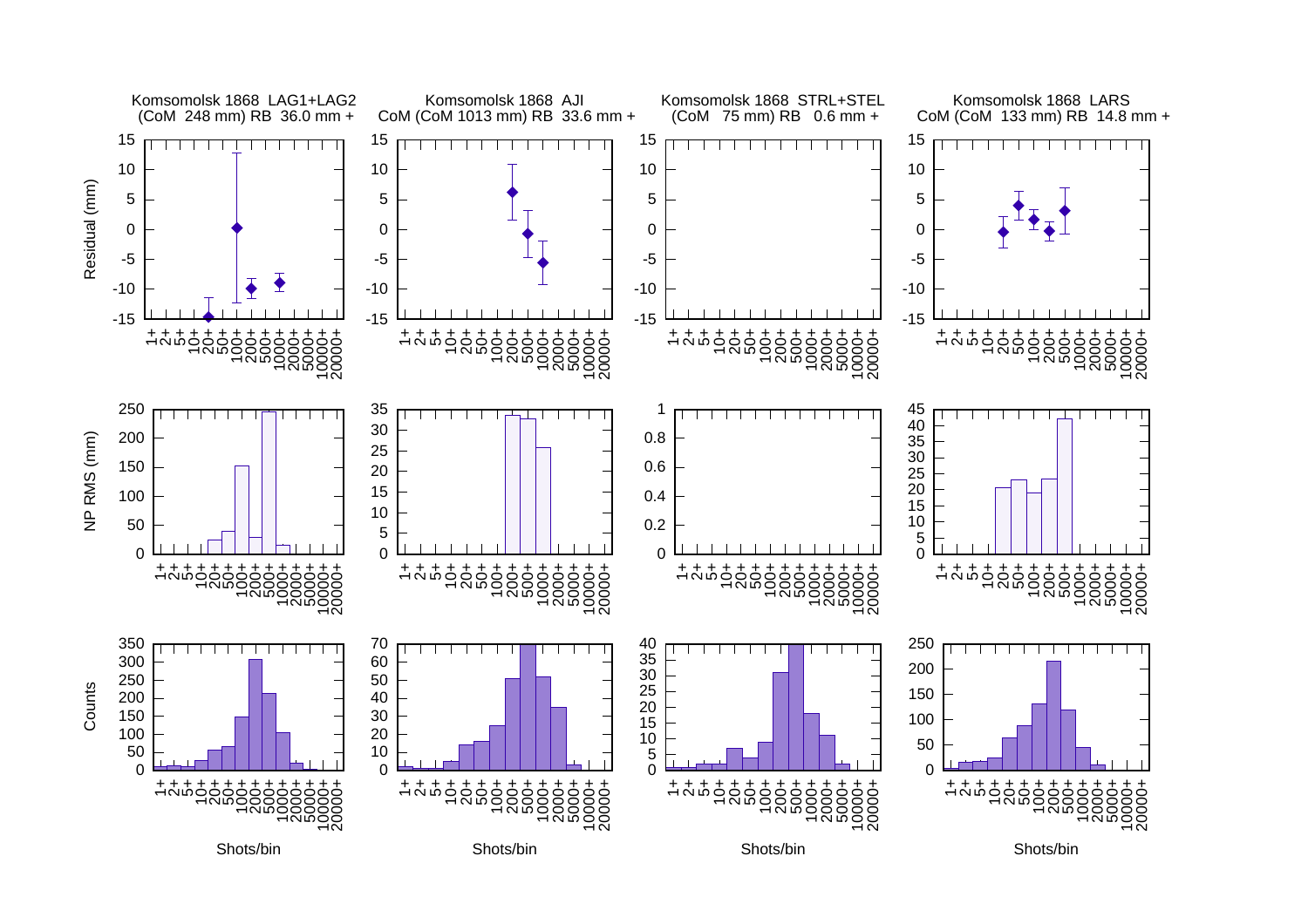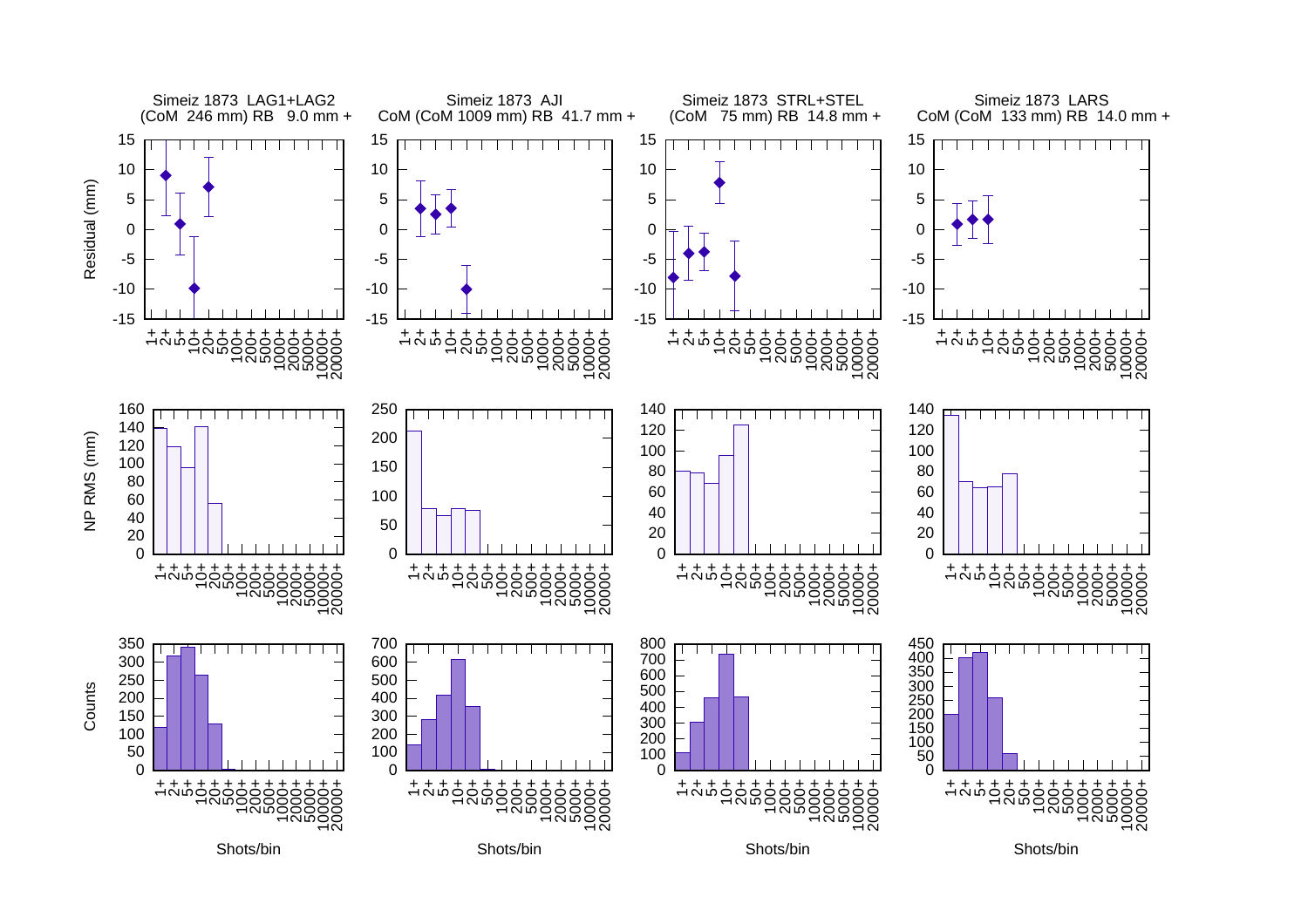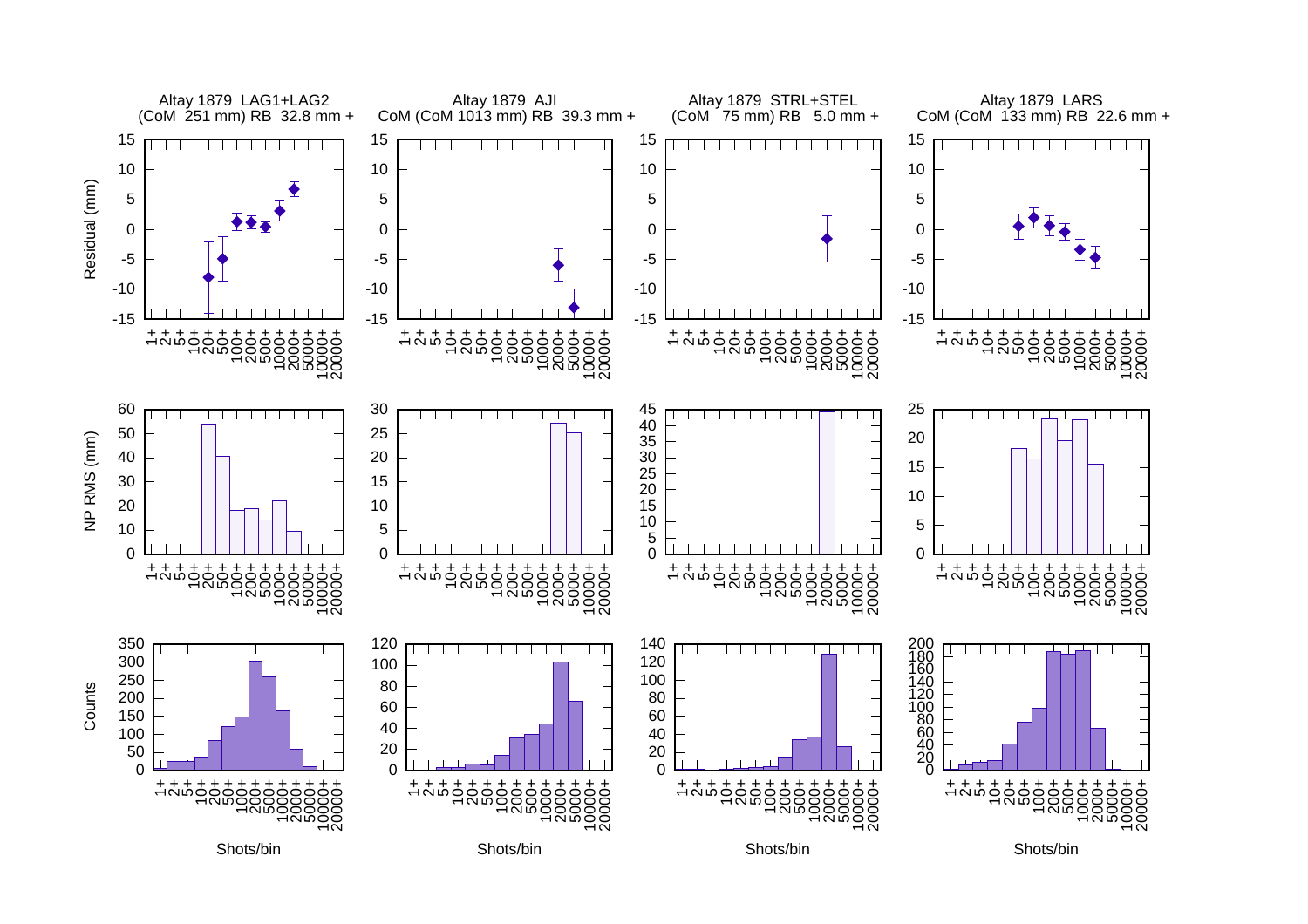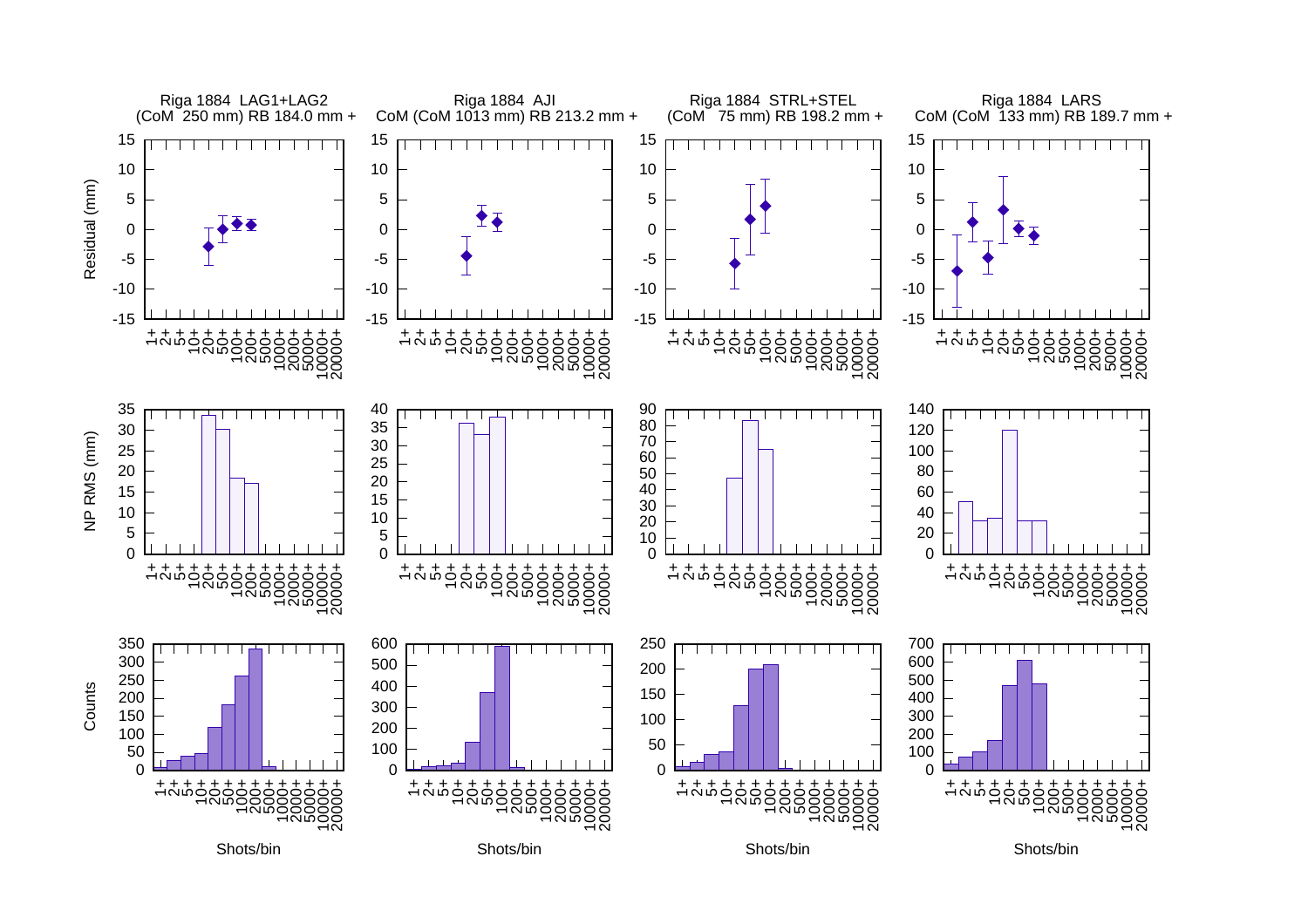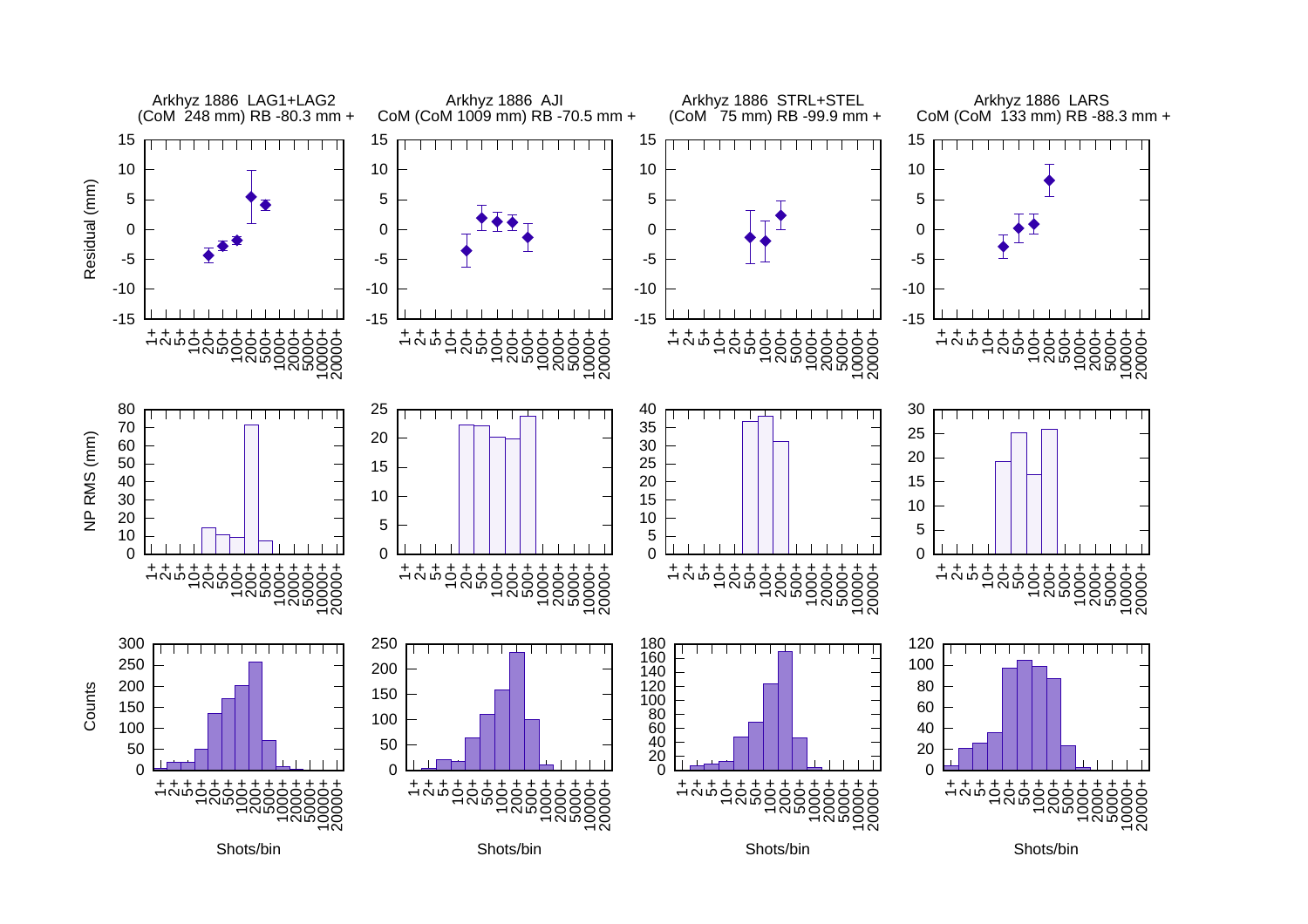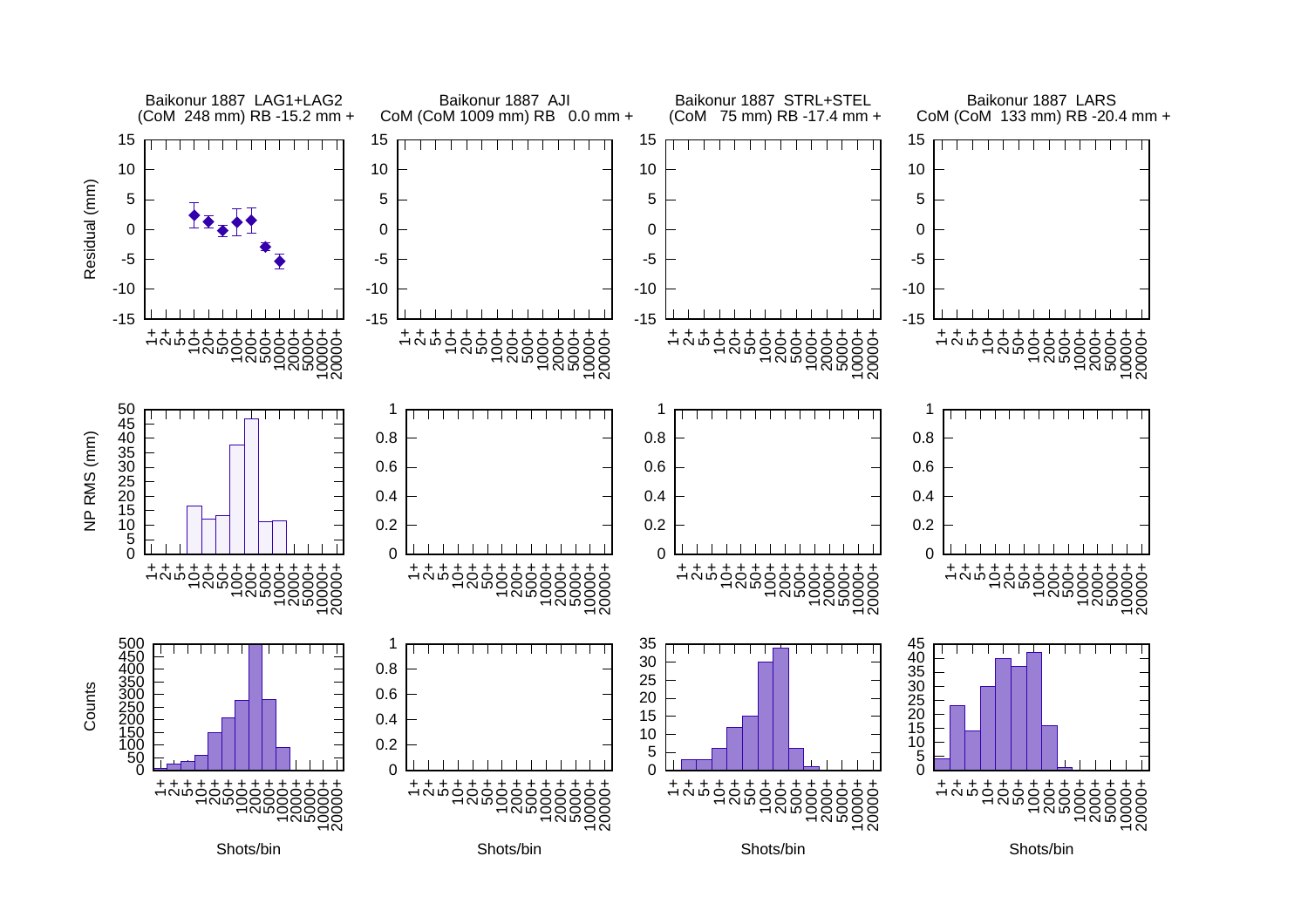![](_page_6_Figure_0.jpeg)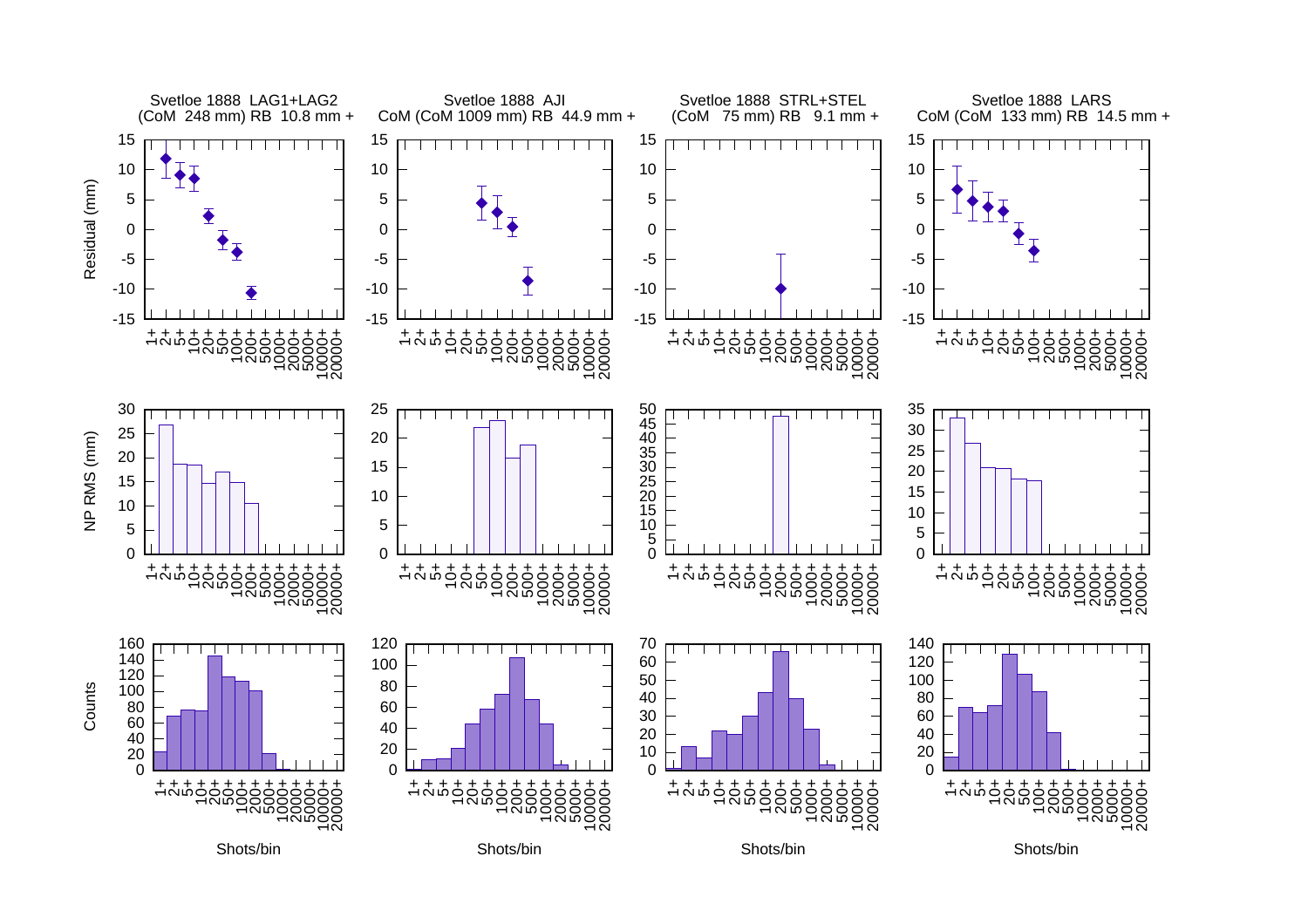![](_page_7_Figure_0.jpeg)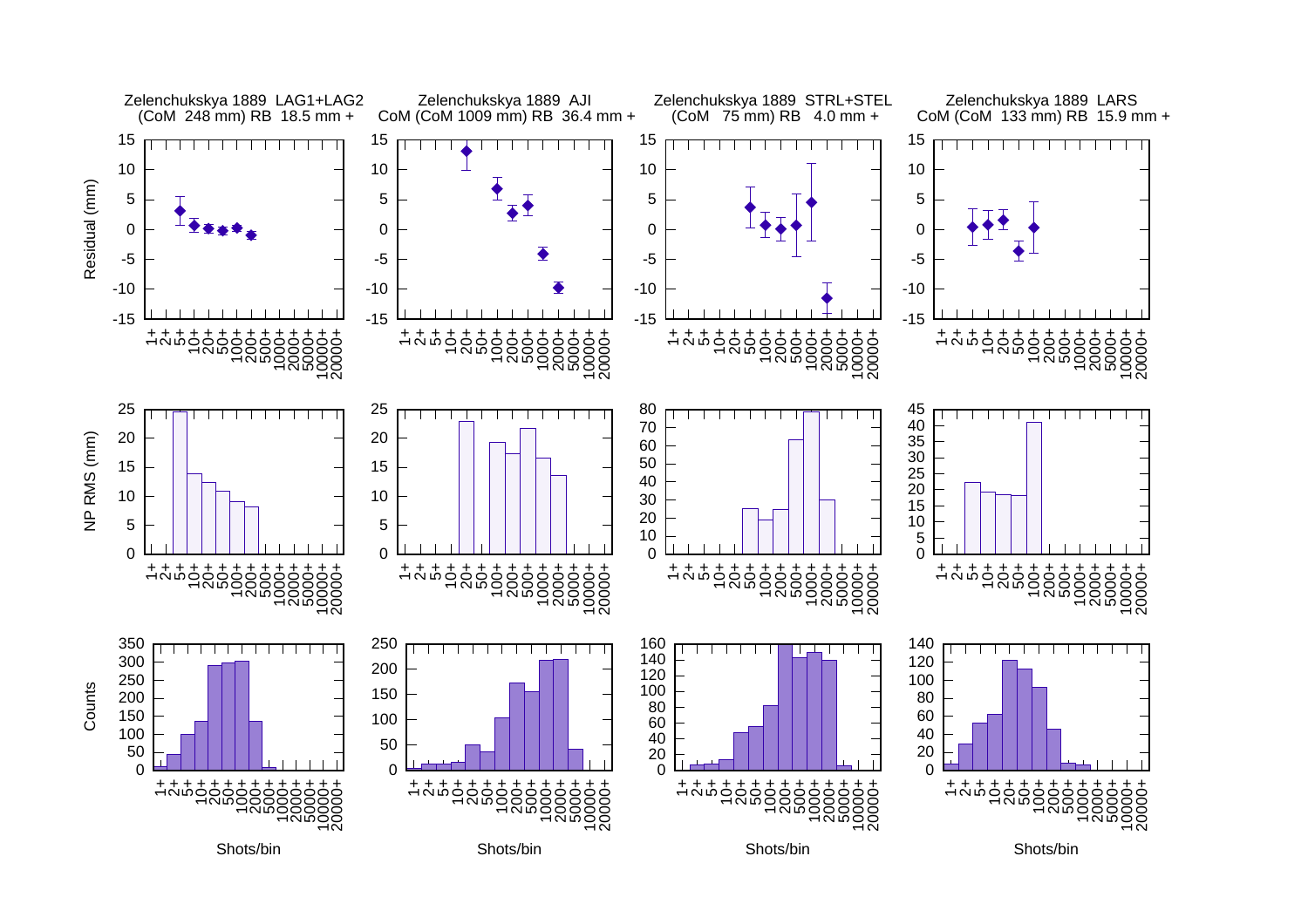![](_page_8_Figure_0.jpeg)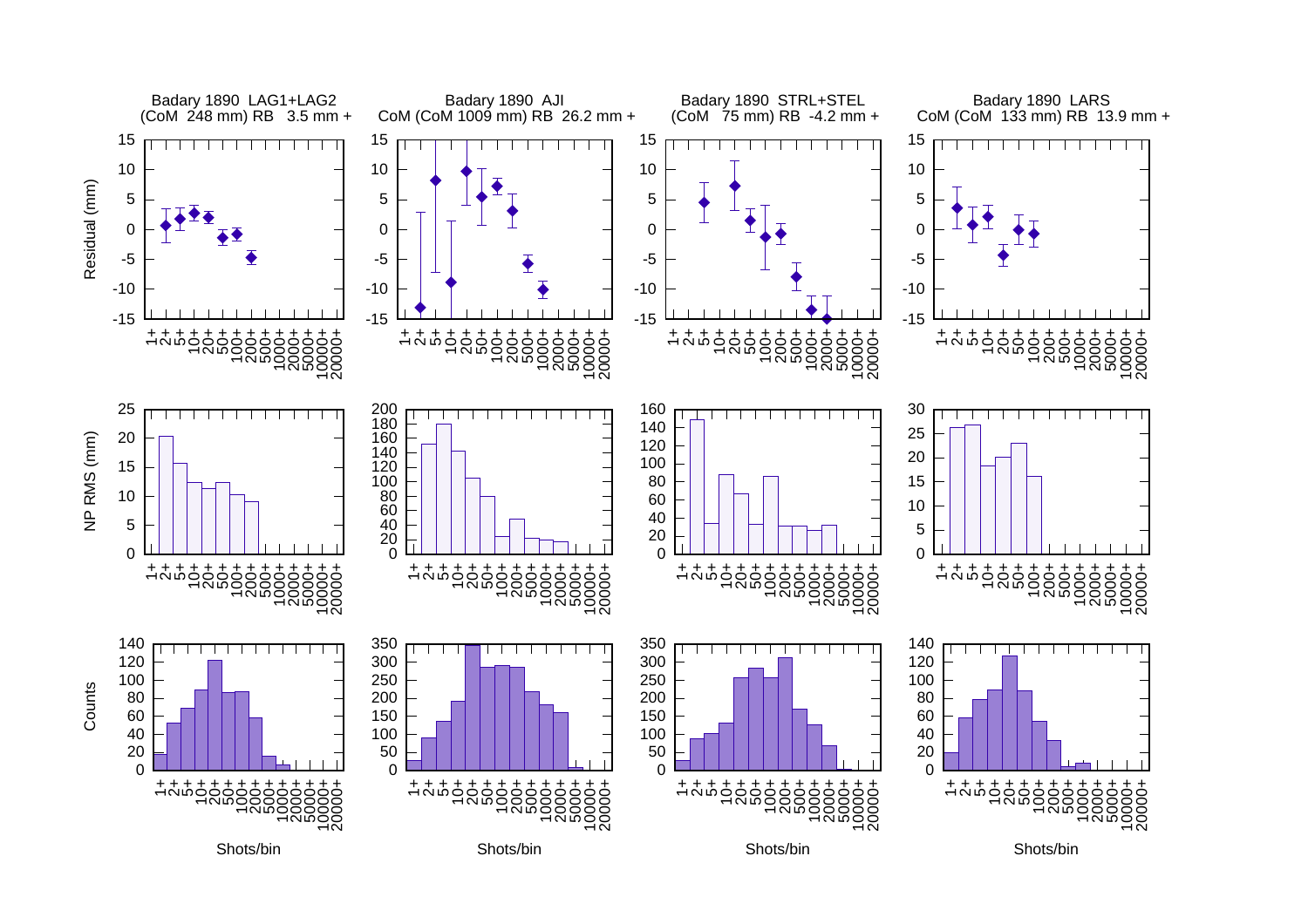![](_page_9_Figure_0.jpeg)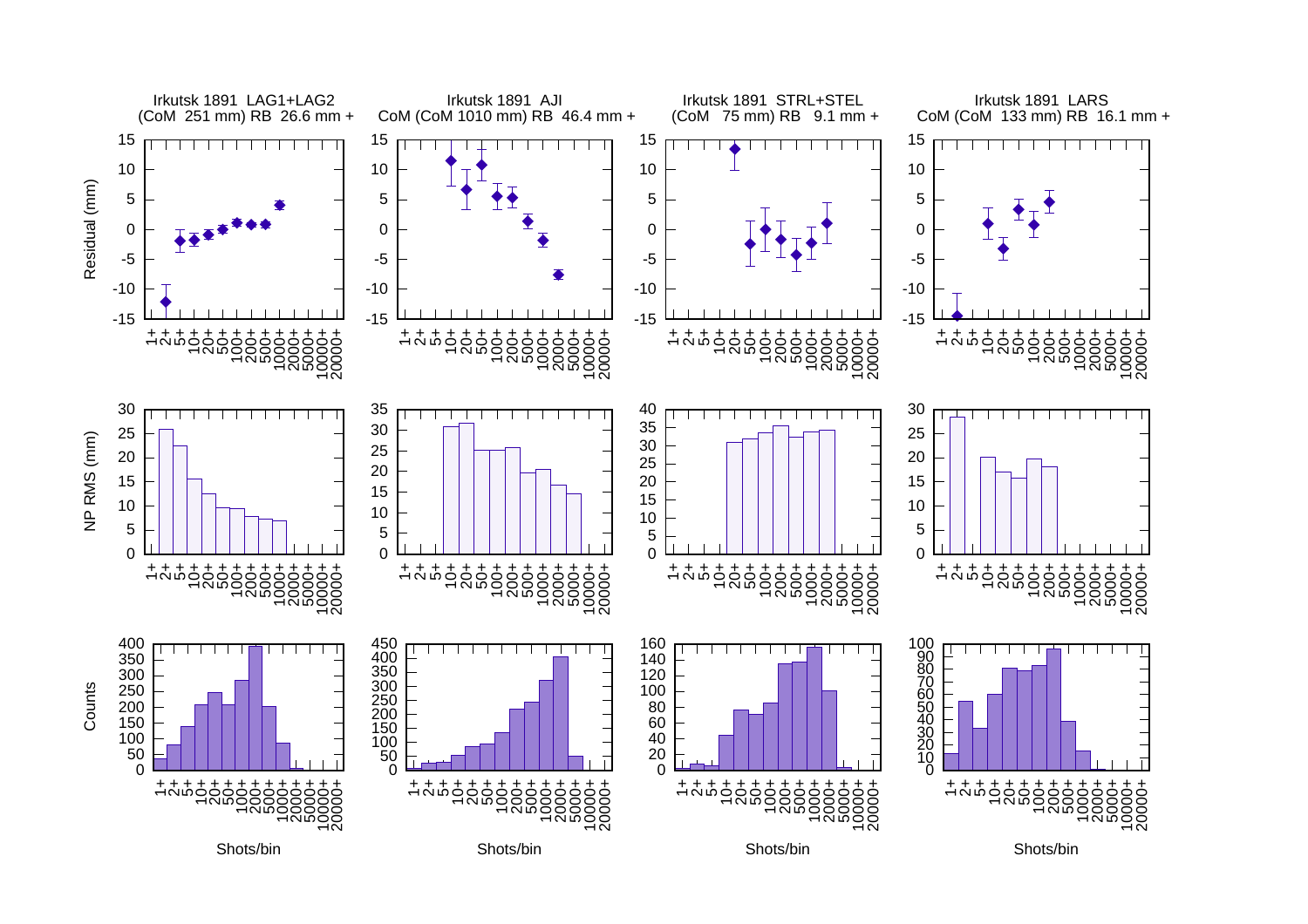![](_page_10_Figure_0.jpeg)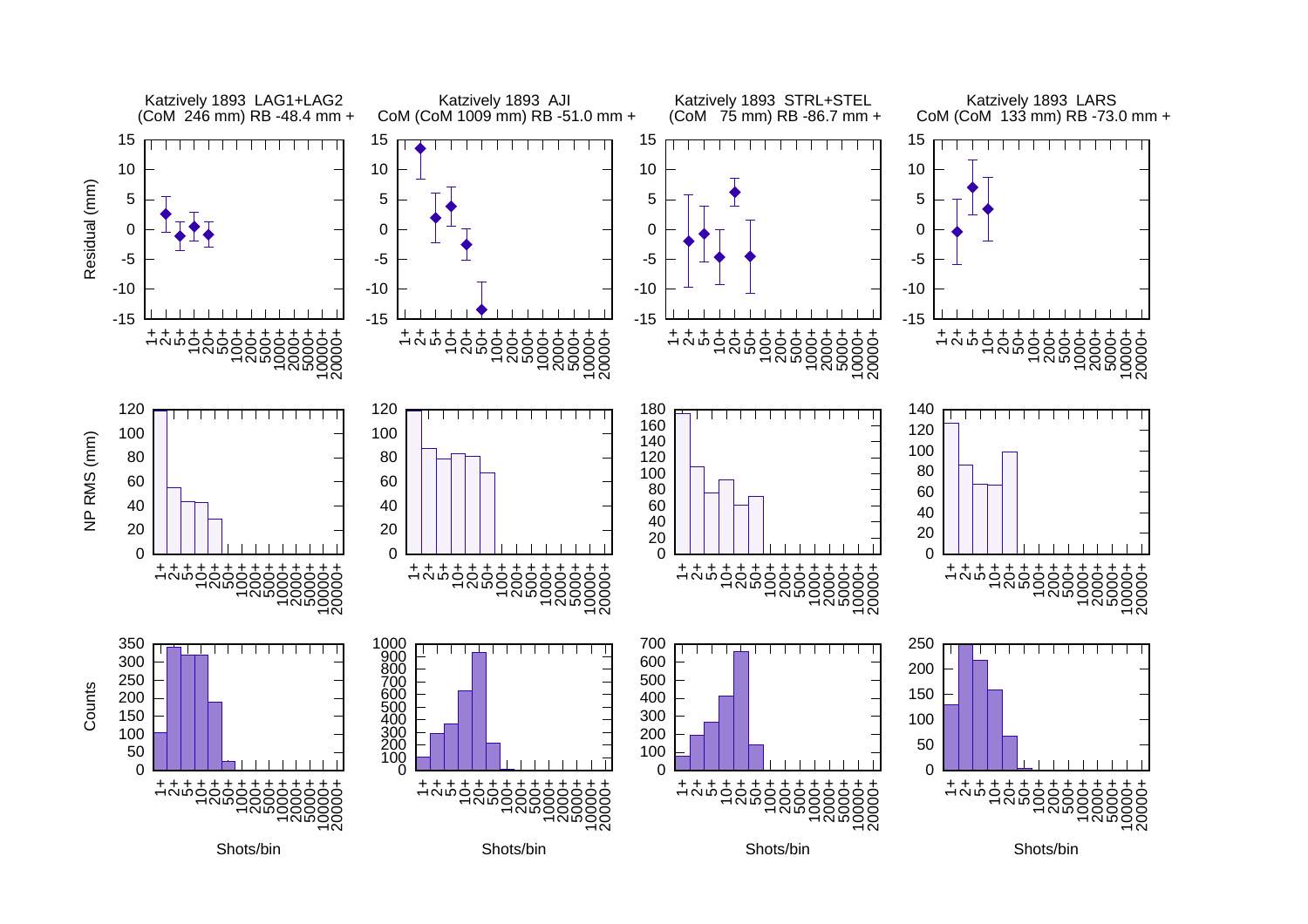![](_page_11_Figure_0.jpeg)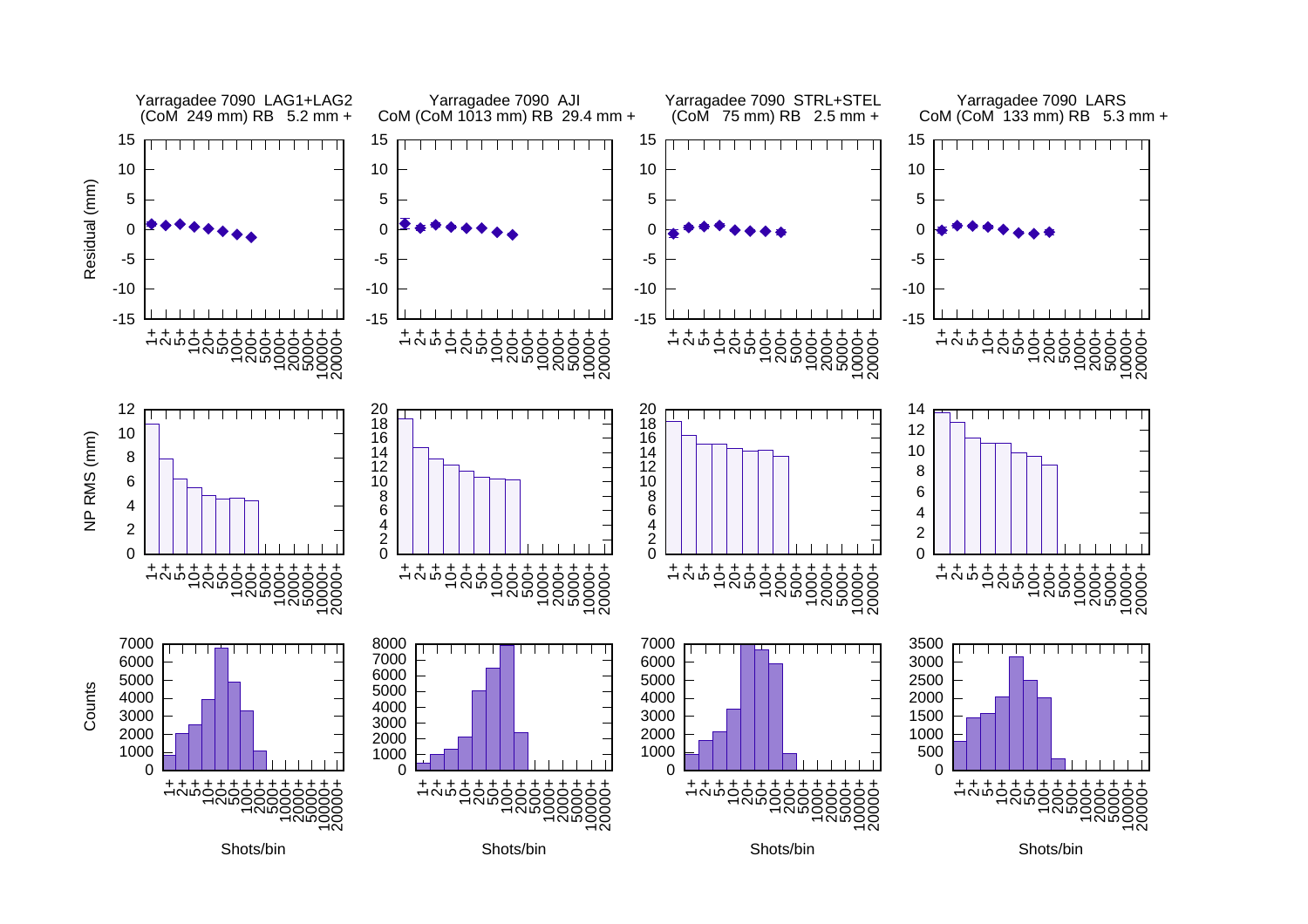![](_page_12_Figure_0.jpeg)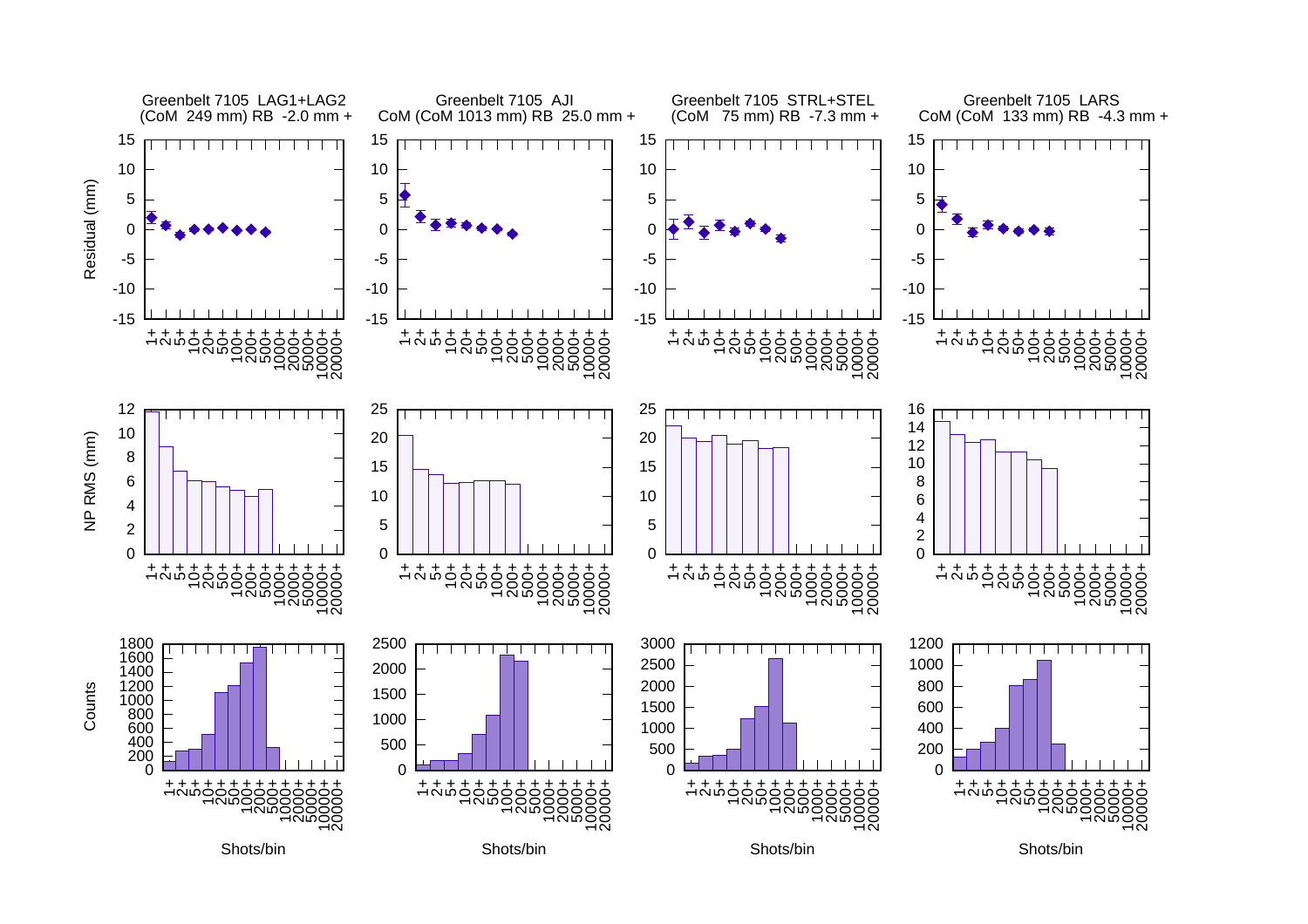![](_page_13_Figure_0.jpeg)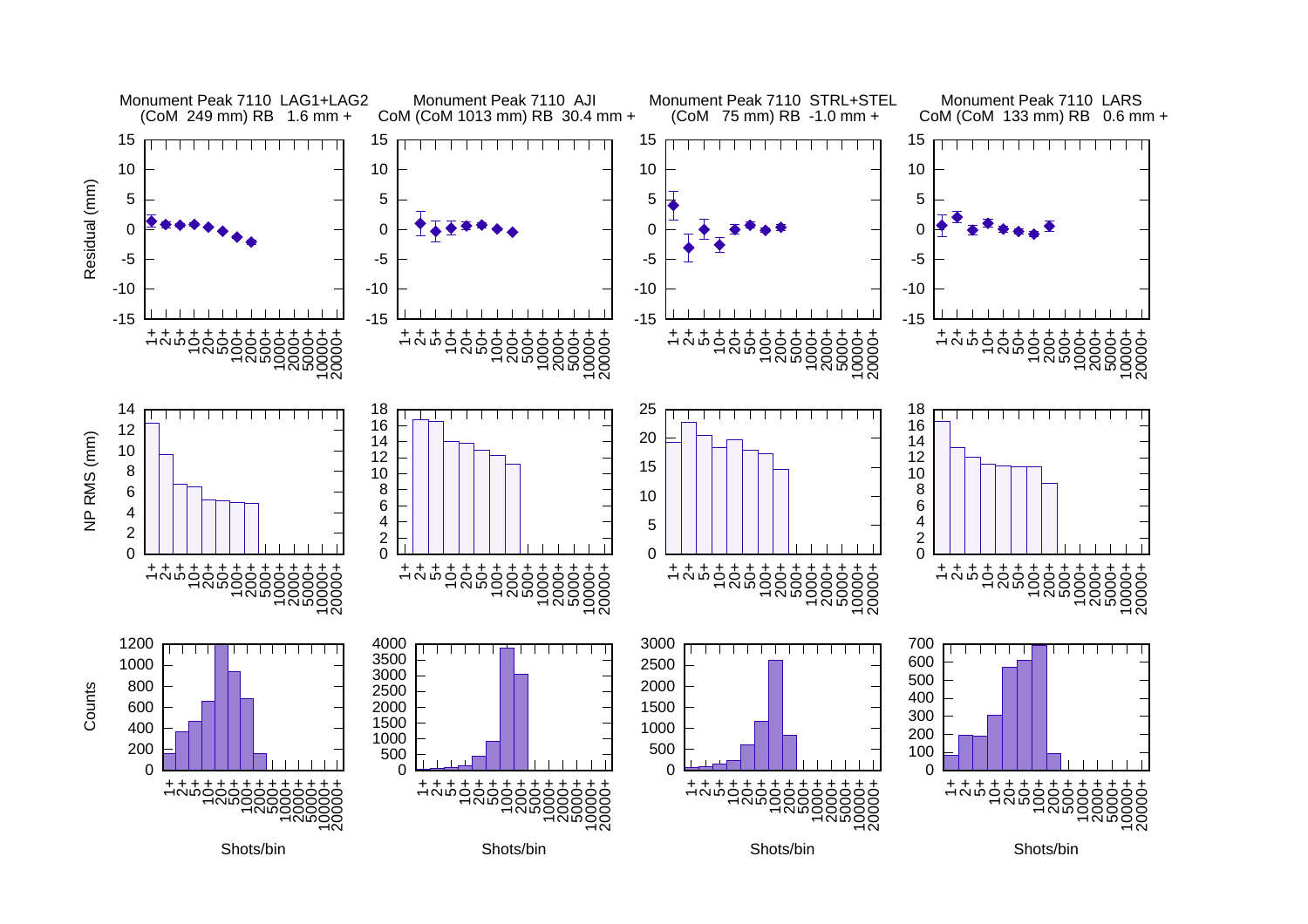![](_page_14_Figure_0.jpeg)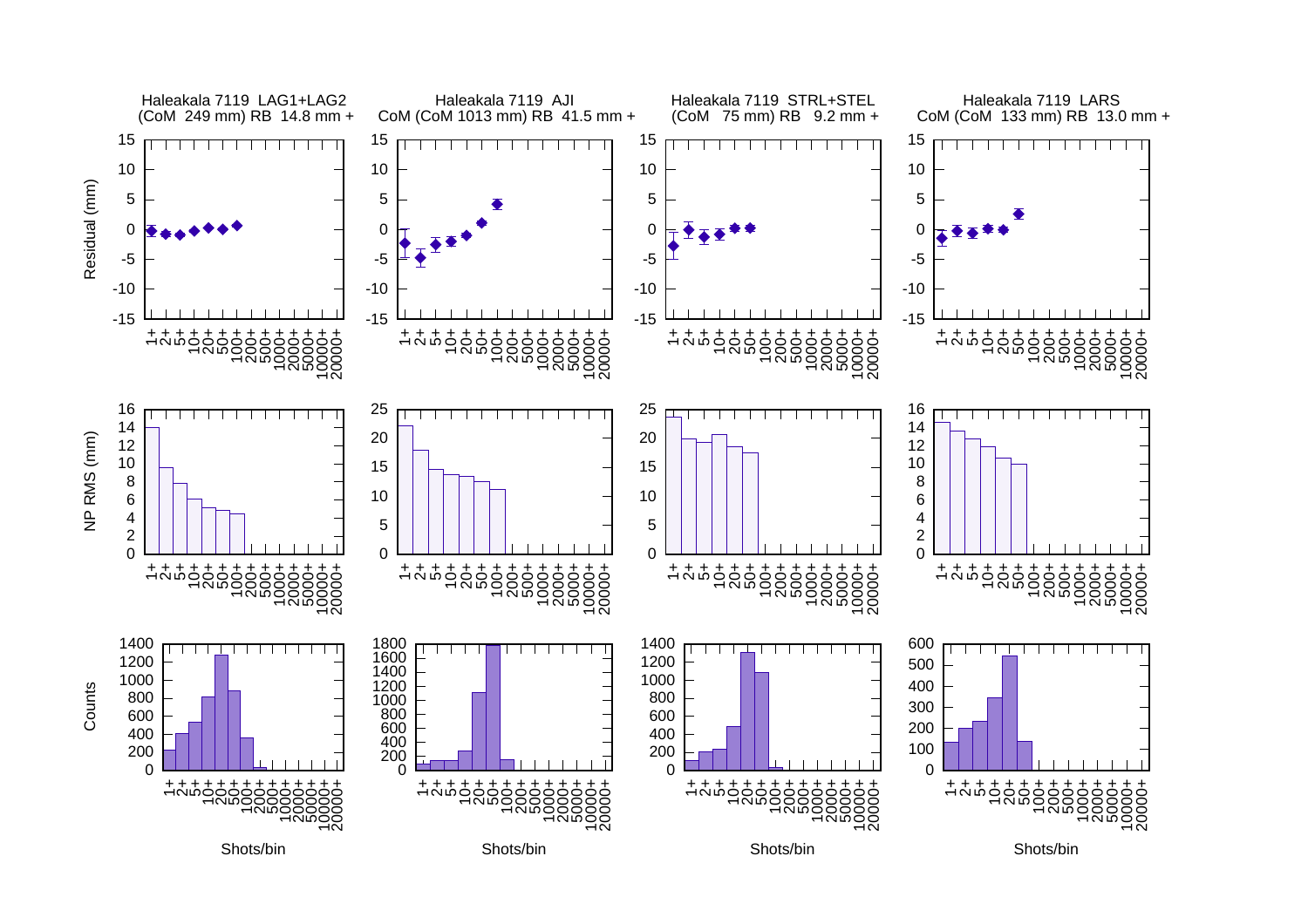![](_page_15_Figure_0.jpeg)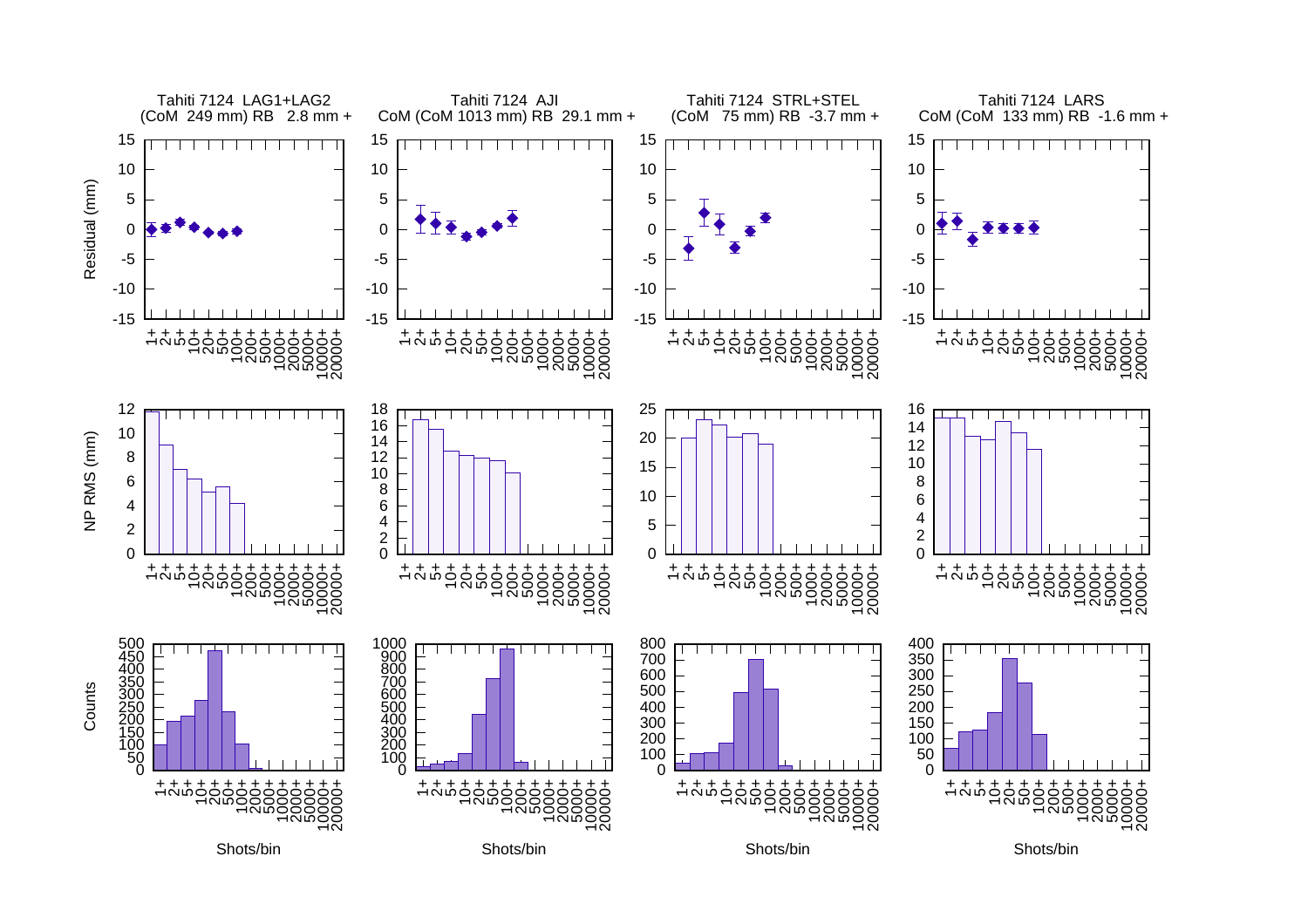![](_page_16_Figure_0.jpeg)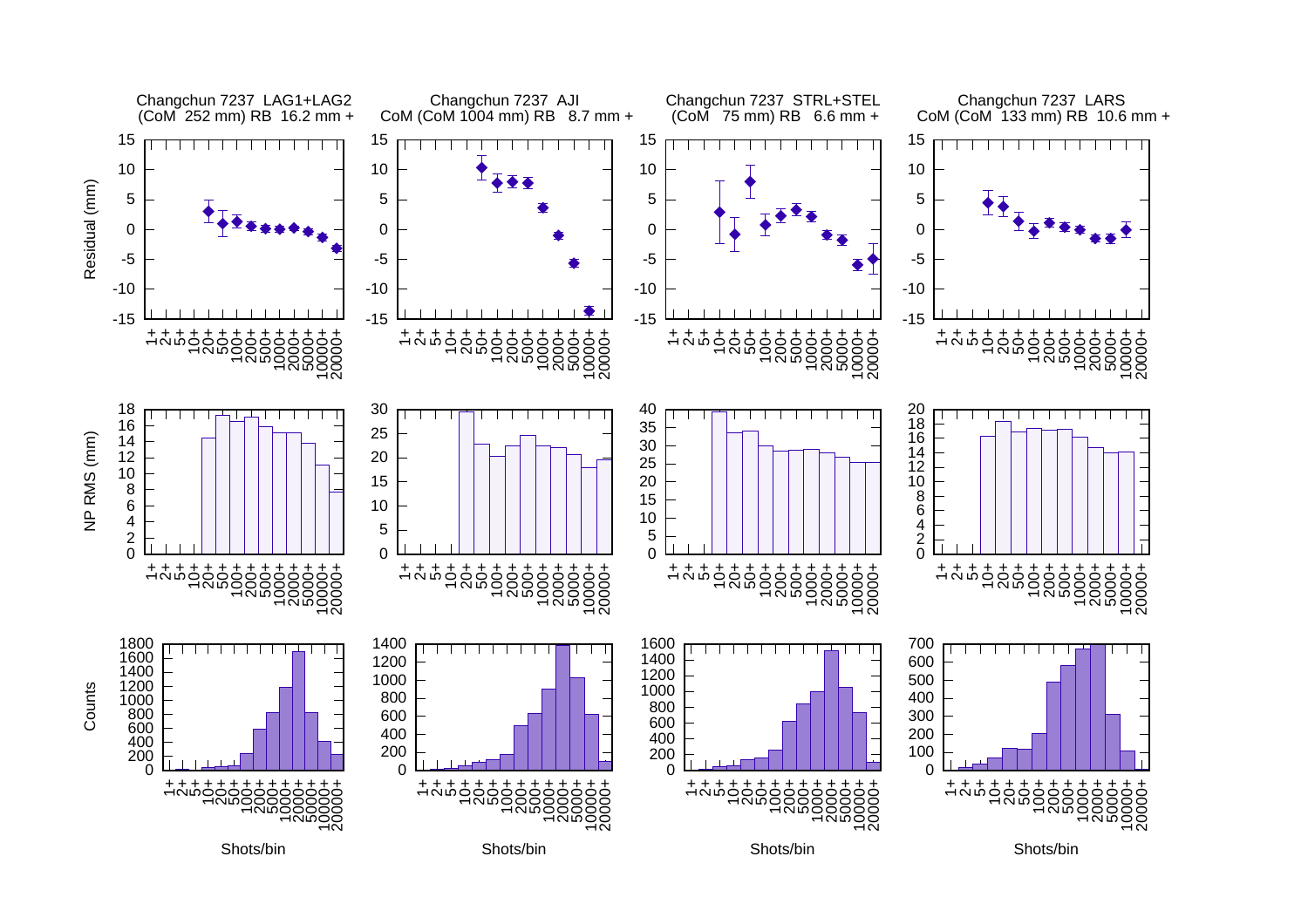![](_page_17_Figure_0.jpeg)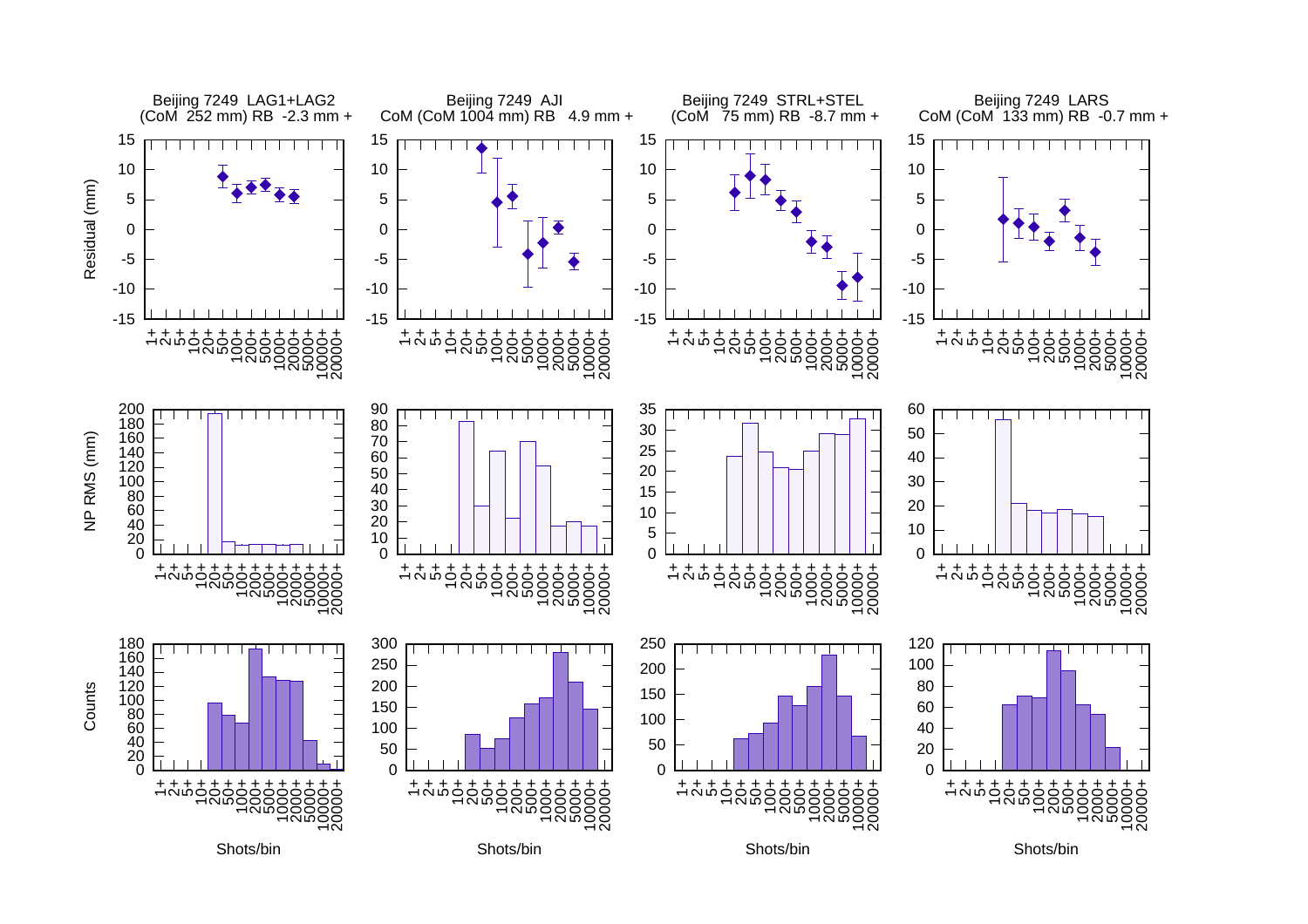![](_page_18_Figure_0.jpeg)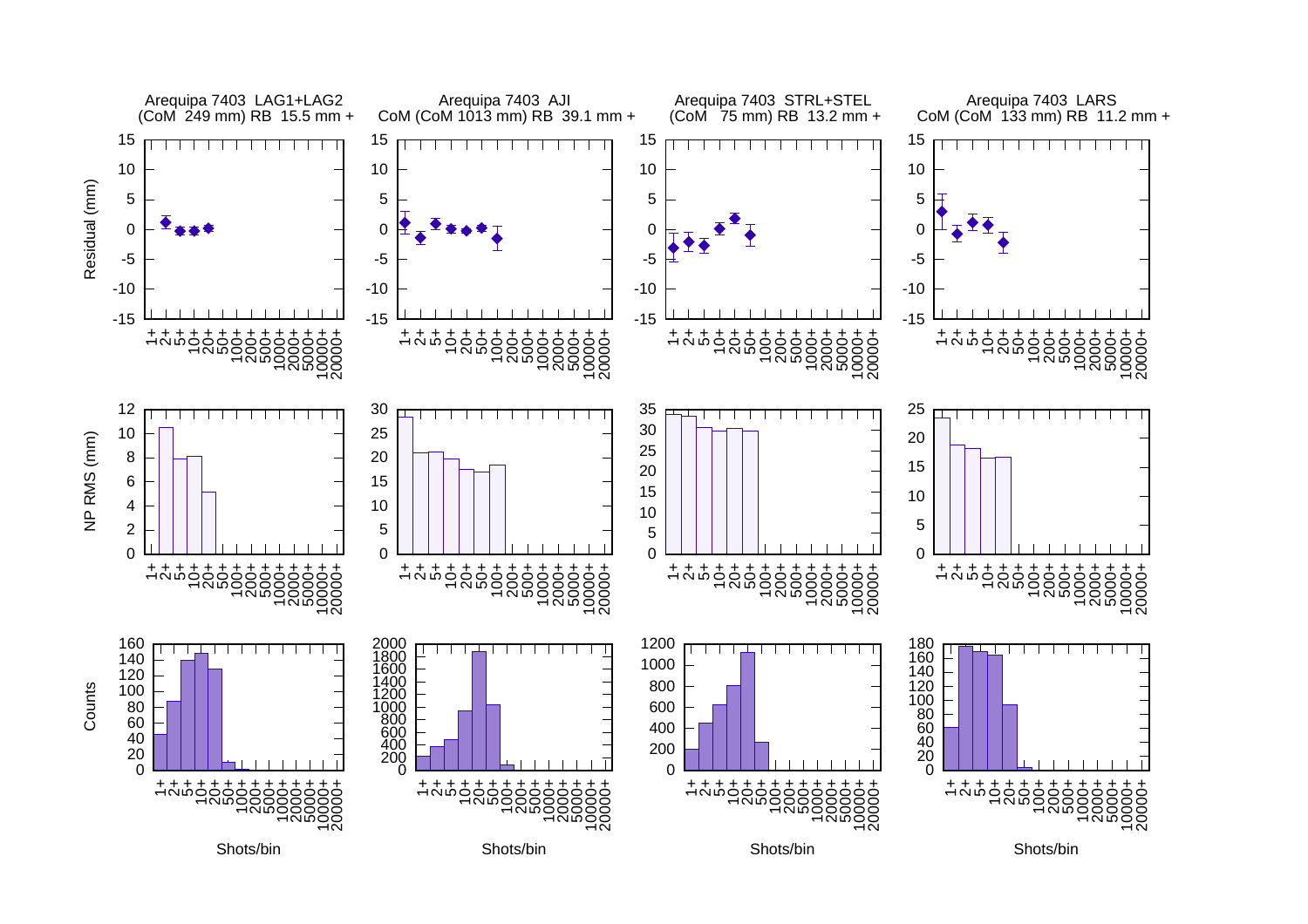![](_page_19_Figure_0.jpeg)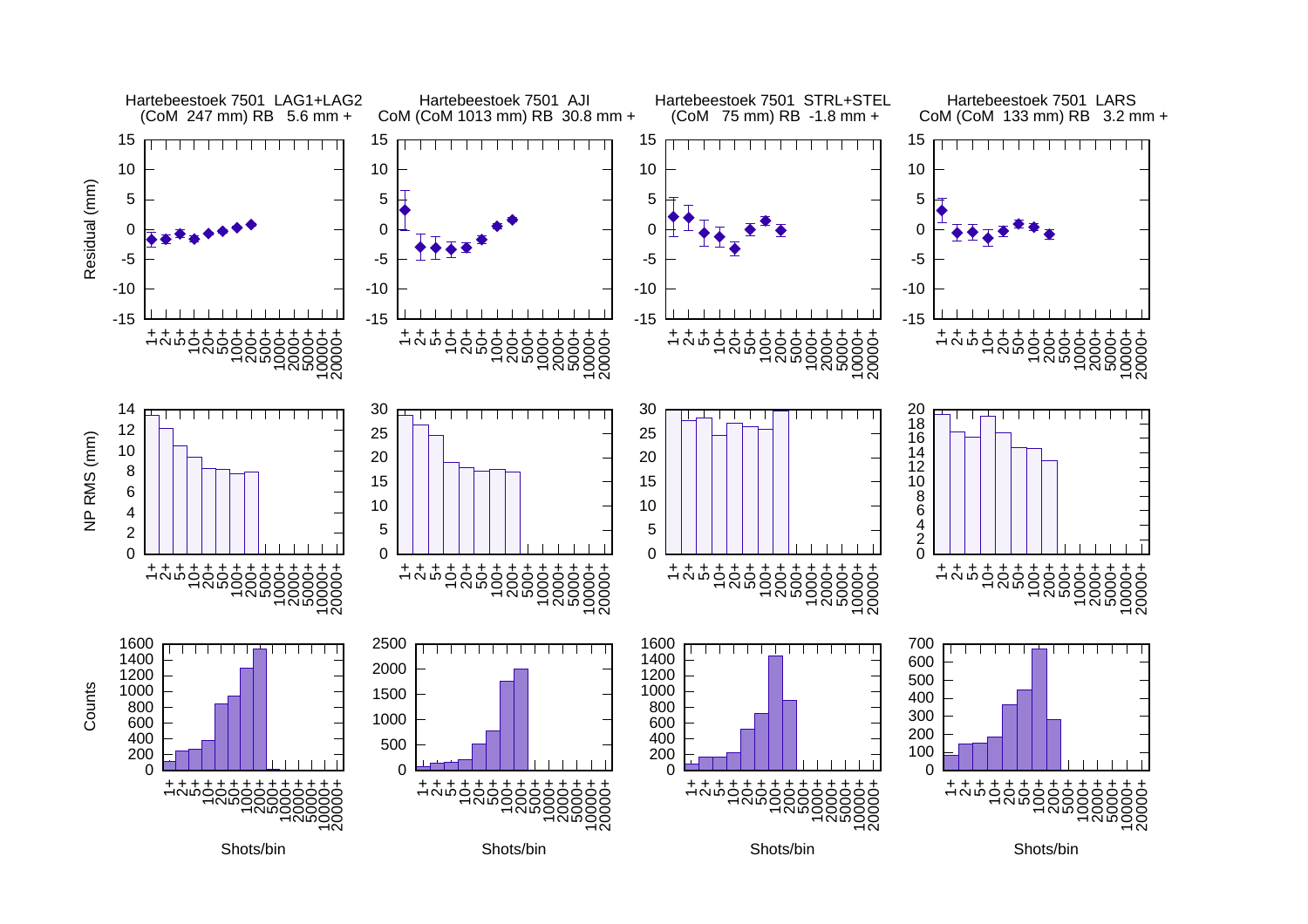![](_page_20_Figure_0.jpeg)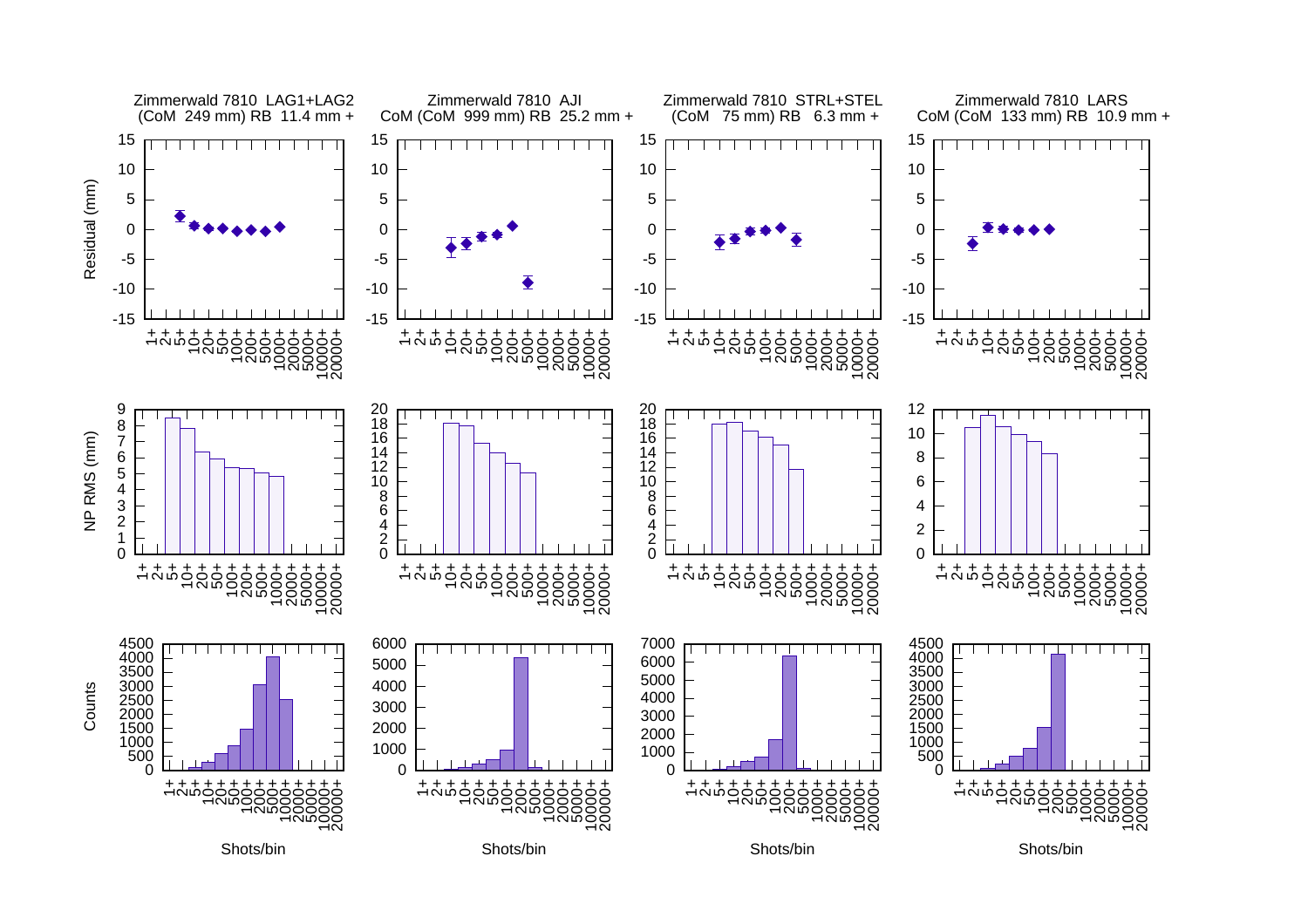![](_page_21_Figure_0.jpeg)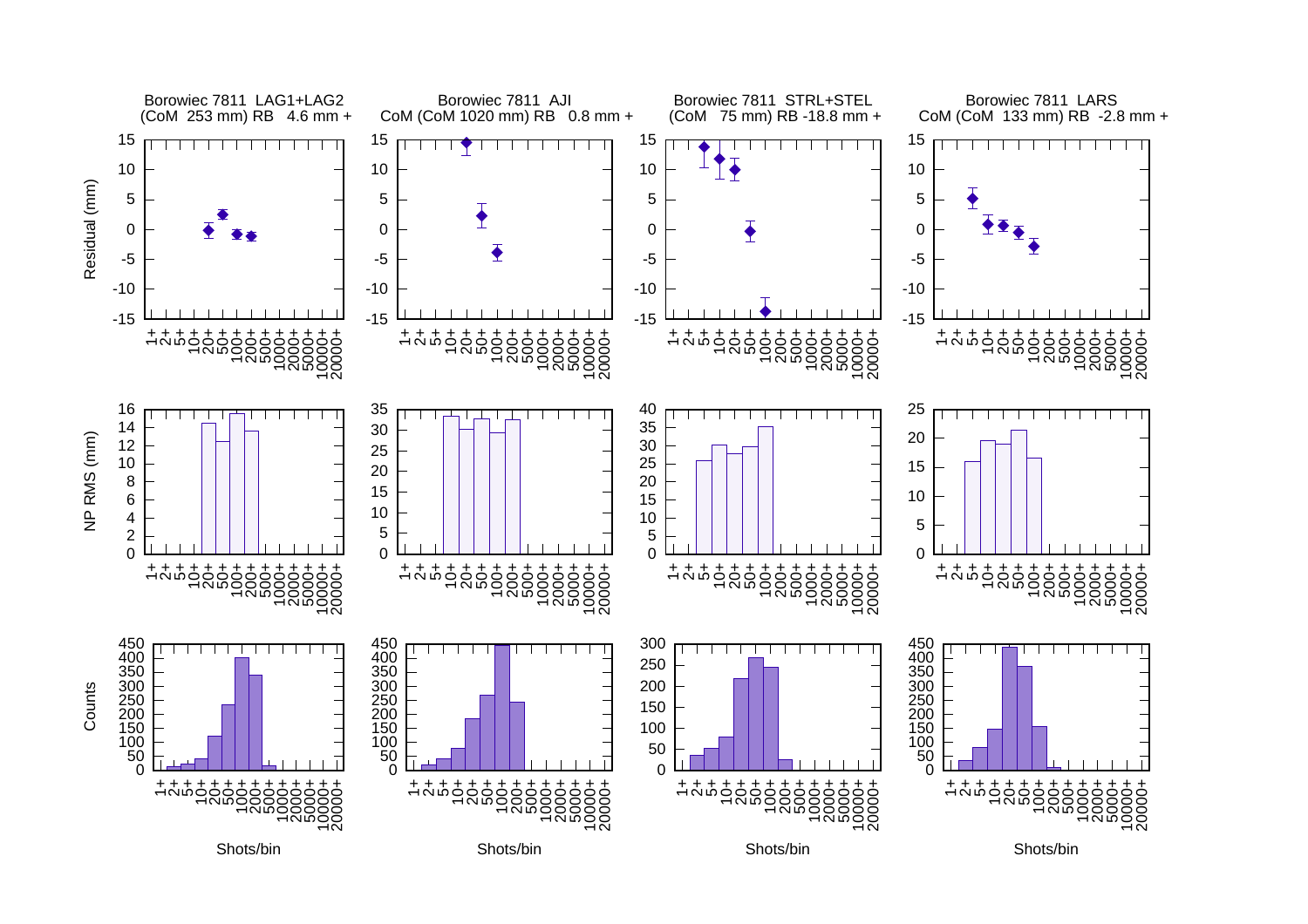![](_page_22_Figure_0.jpeg)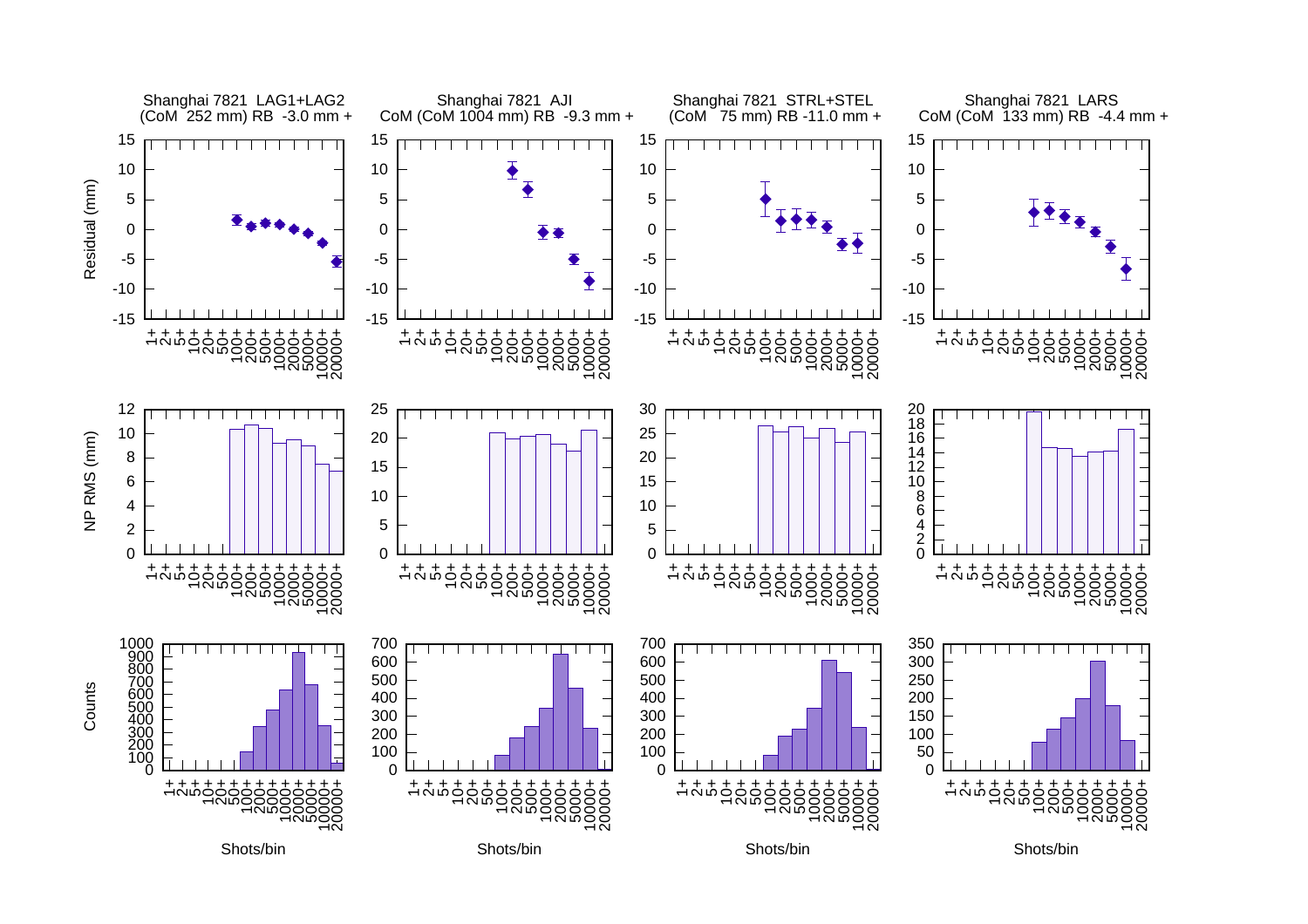![](_page_23_Figure_0.jpeg)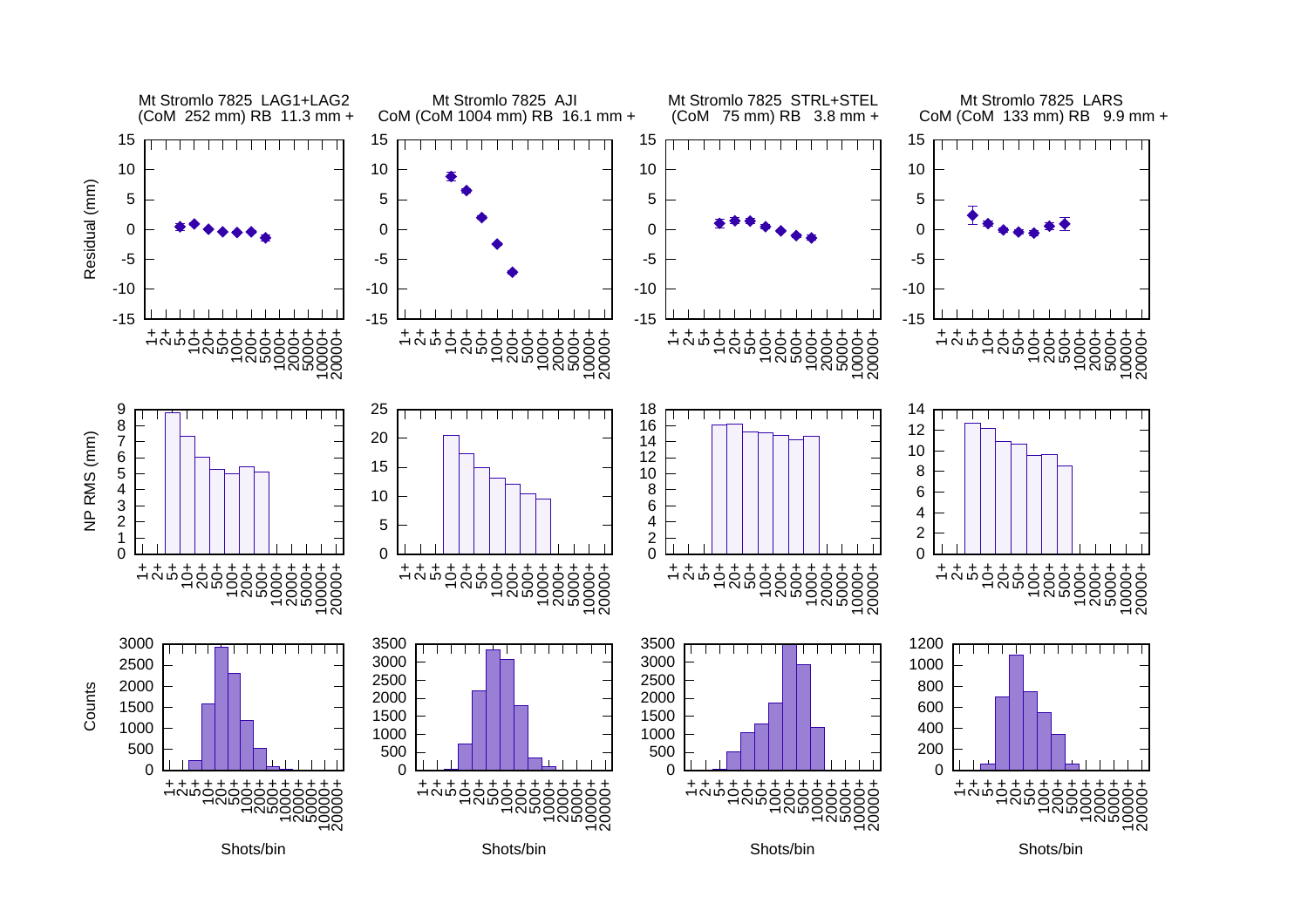![](_page_24_Figure_0.jpeg)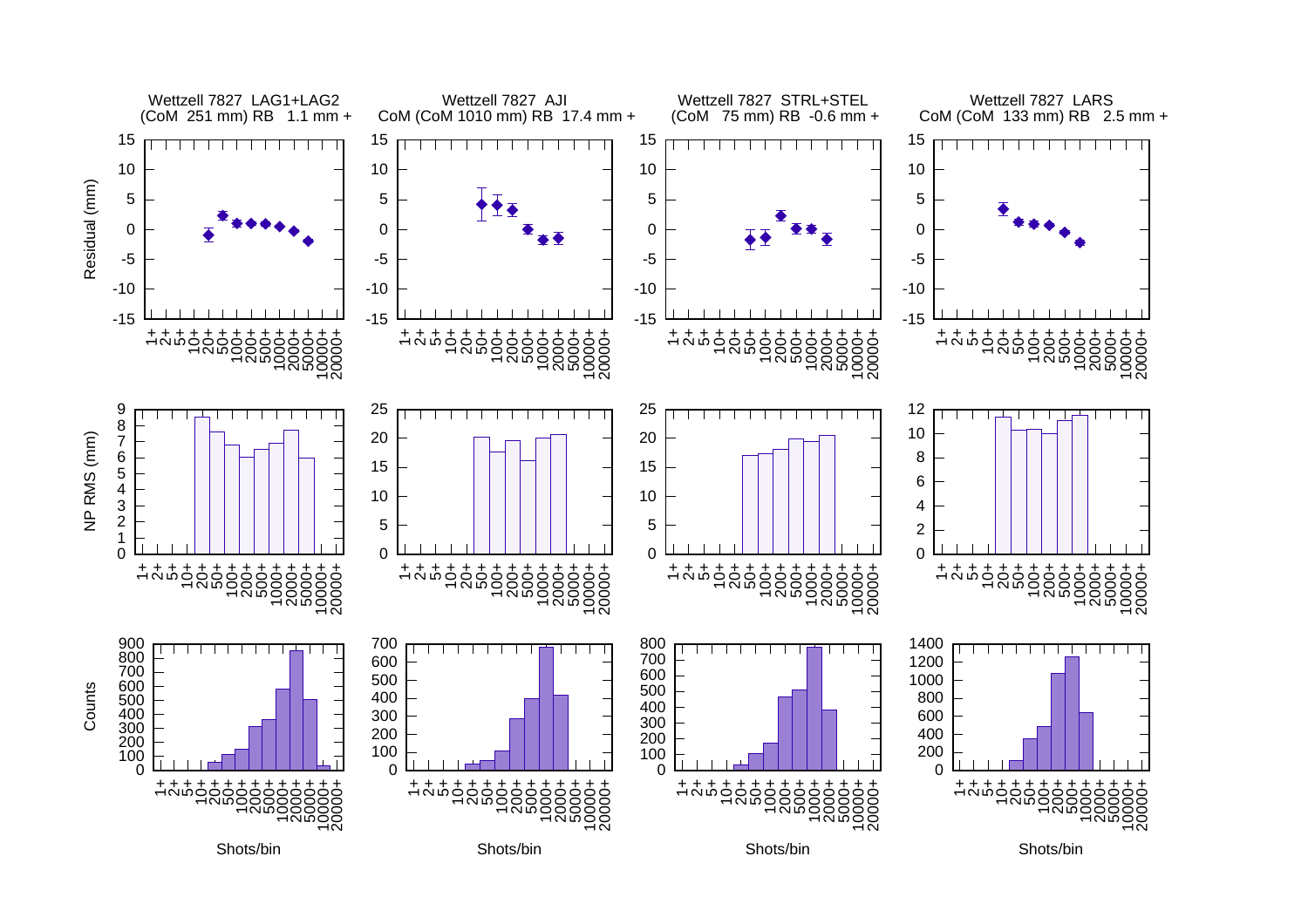![](_page_25_Figure_0.jpeg)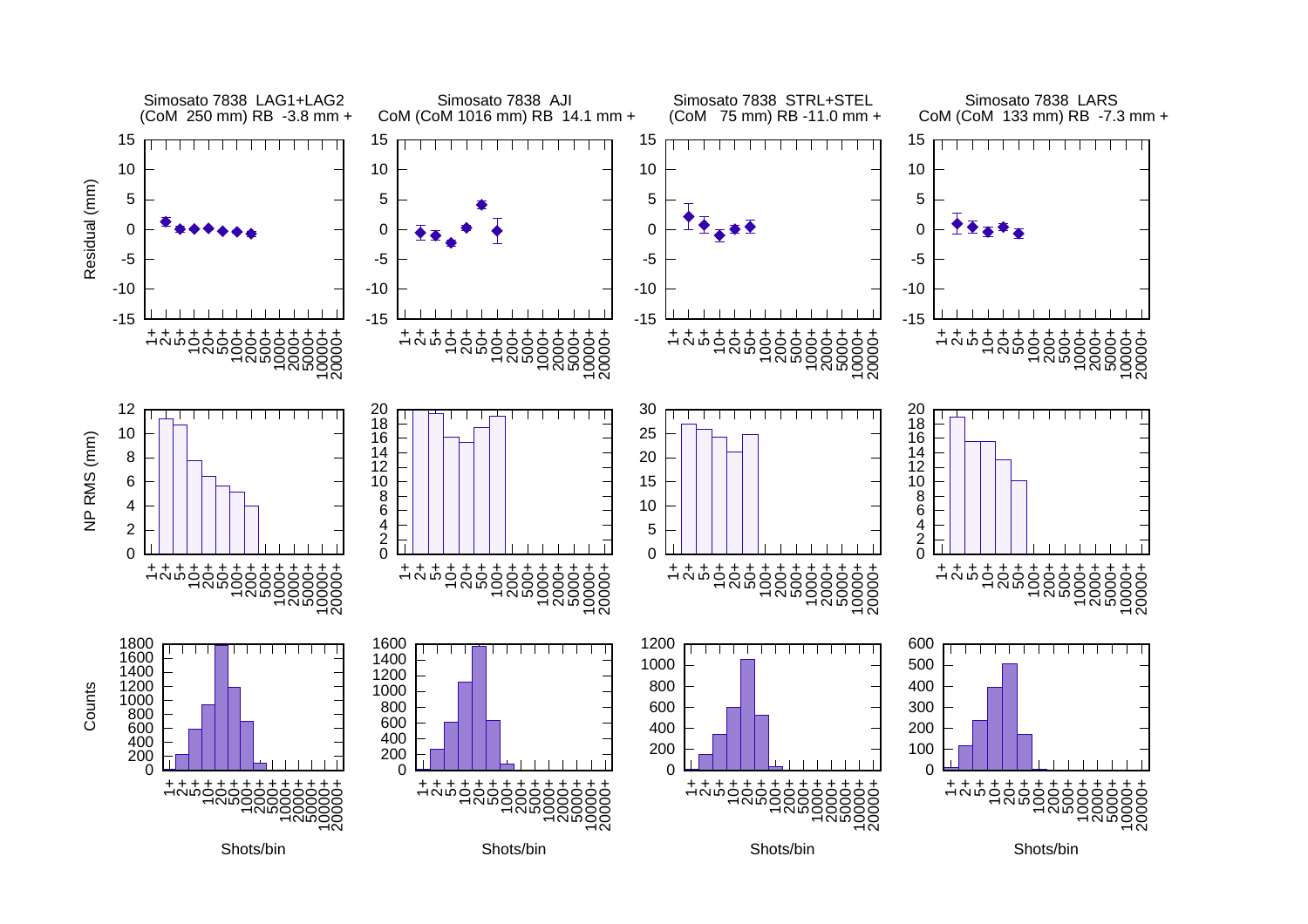![](_page_26_Figure_0.jpeg)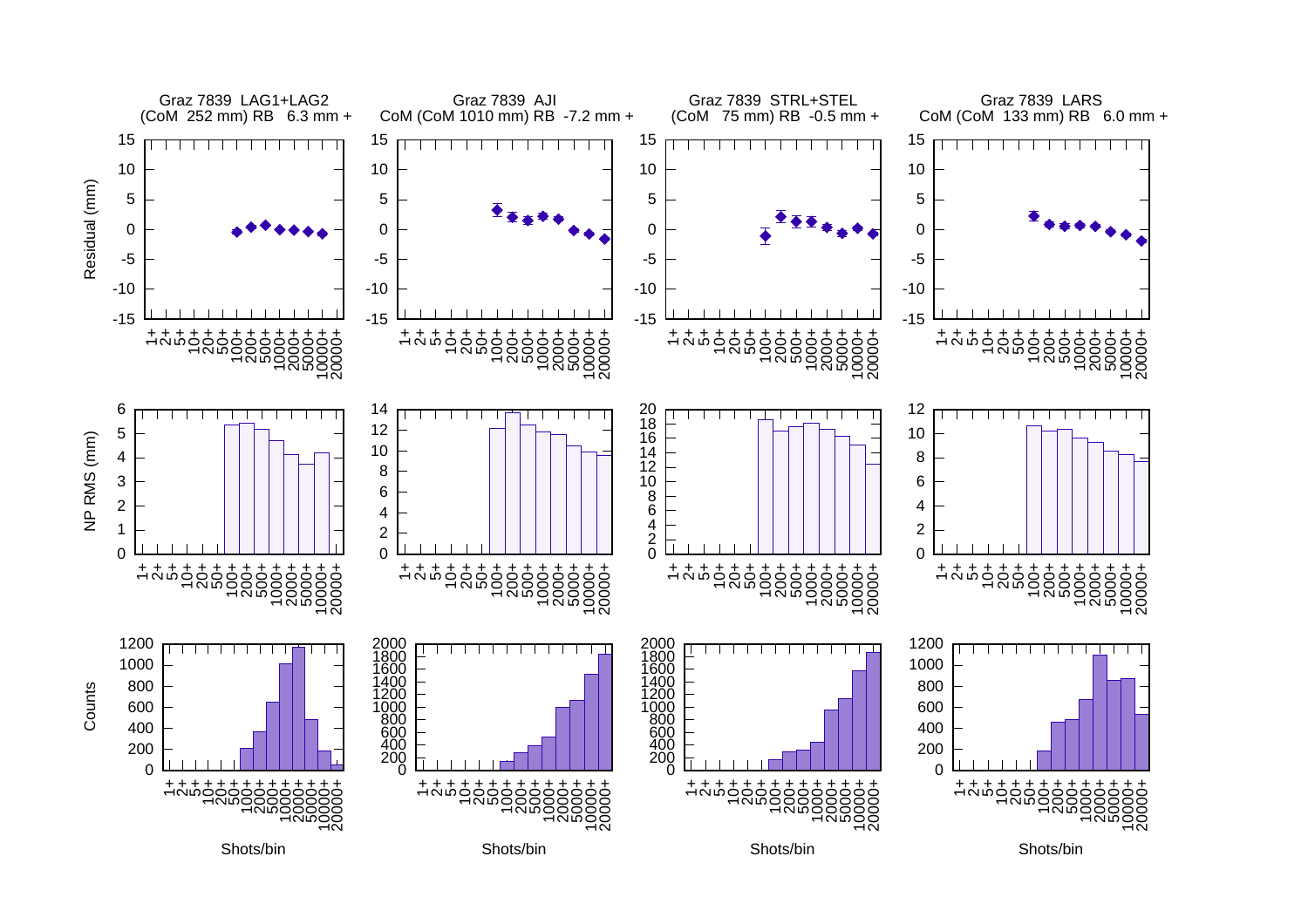![](_page_27_Figure_0.jpeg)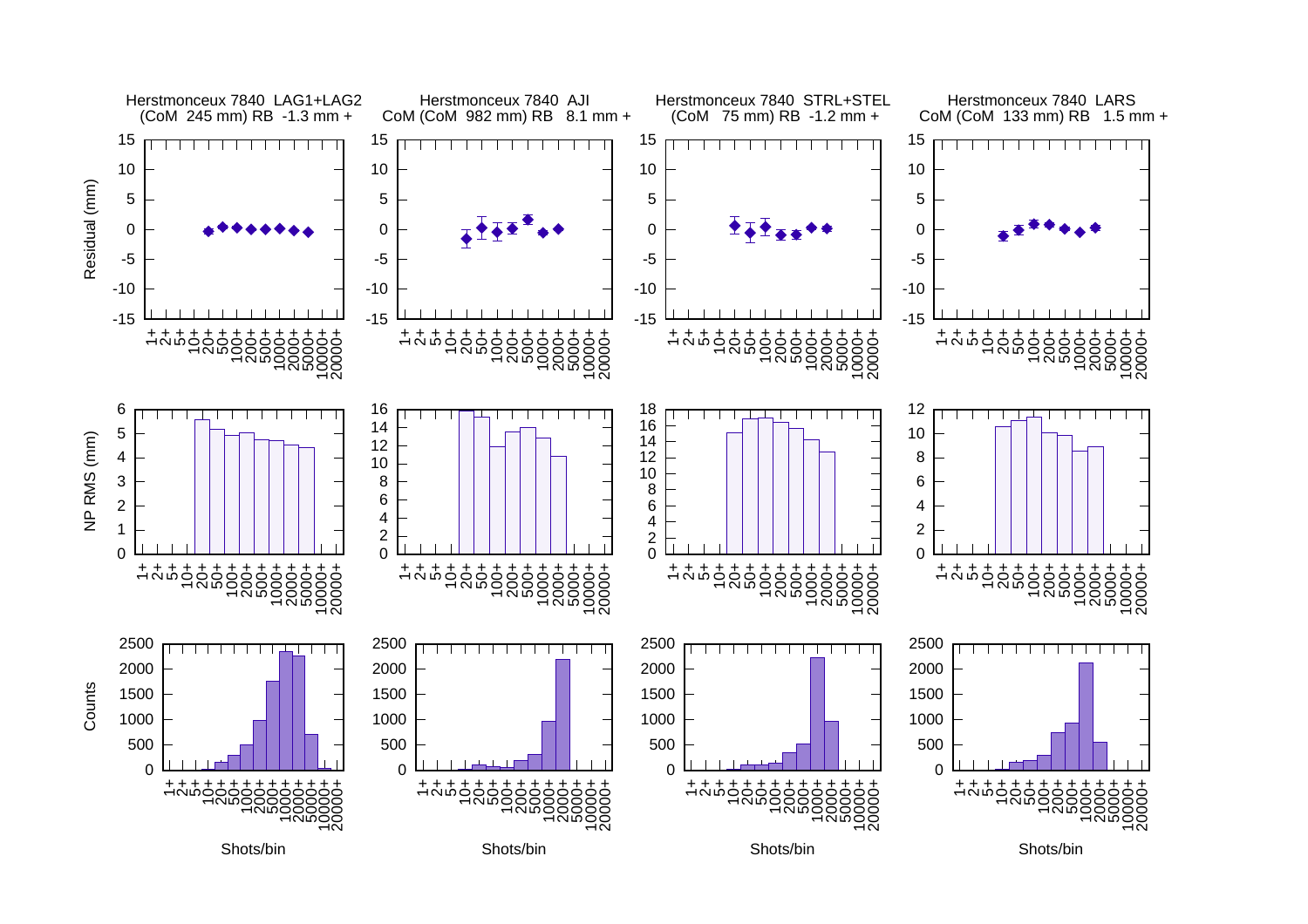![](_page_28_Figure_0.jpeg)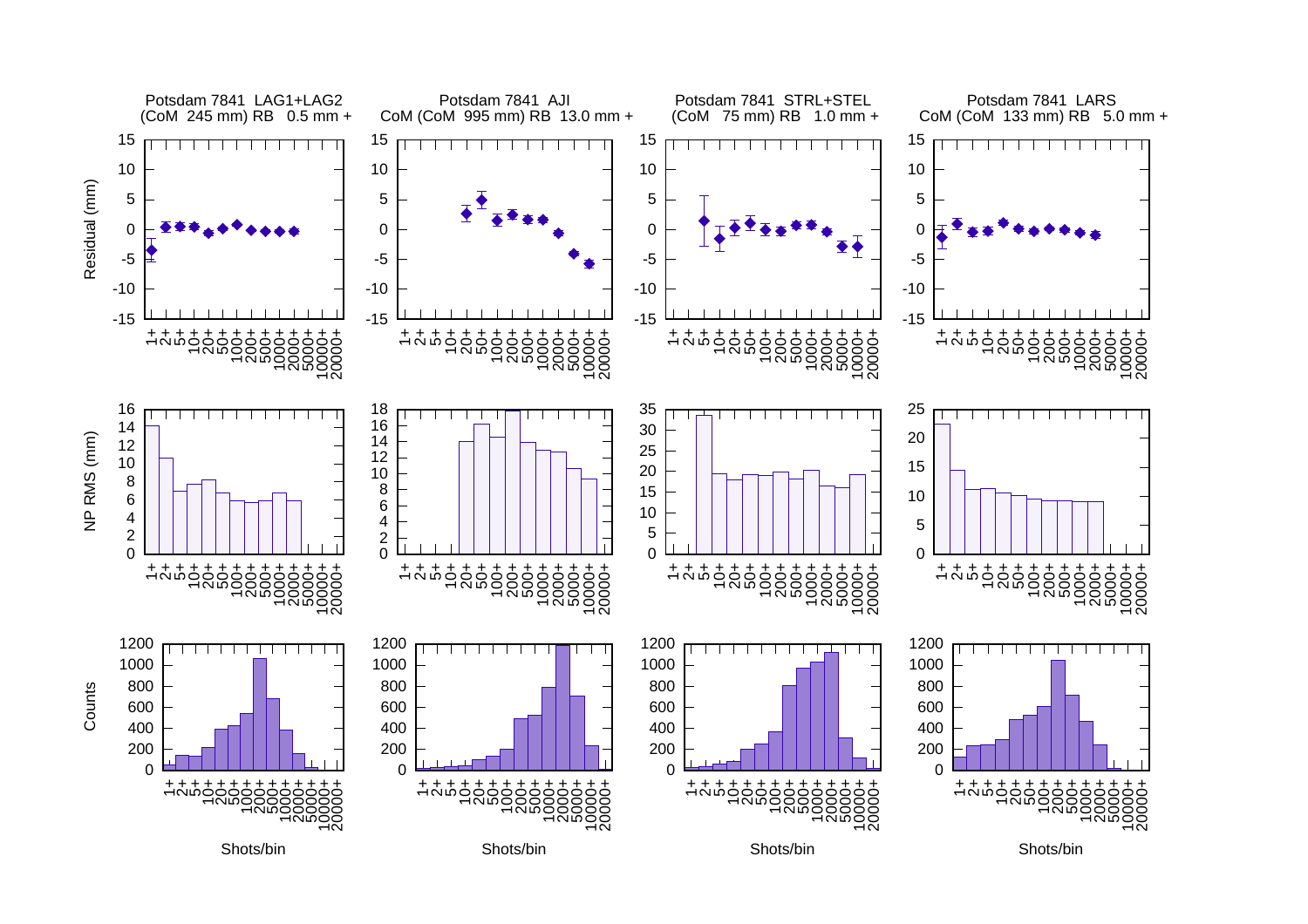![](_page_29_Figure_0.jpeg)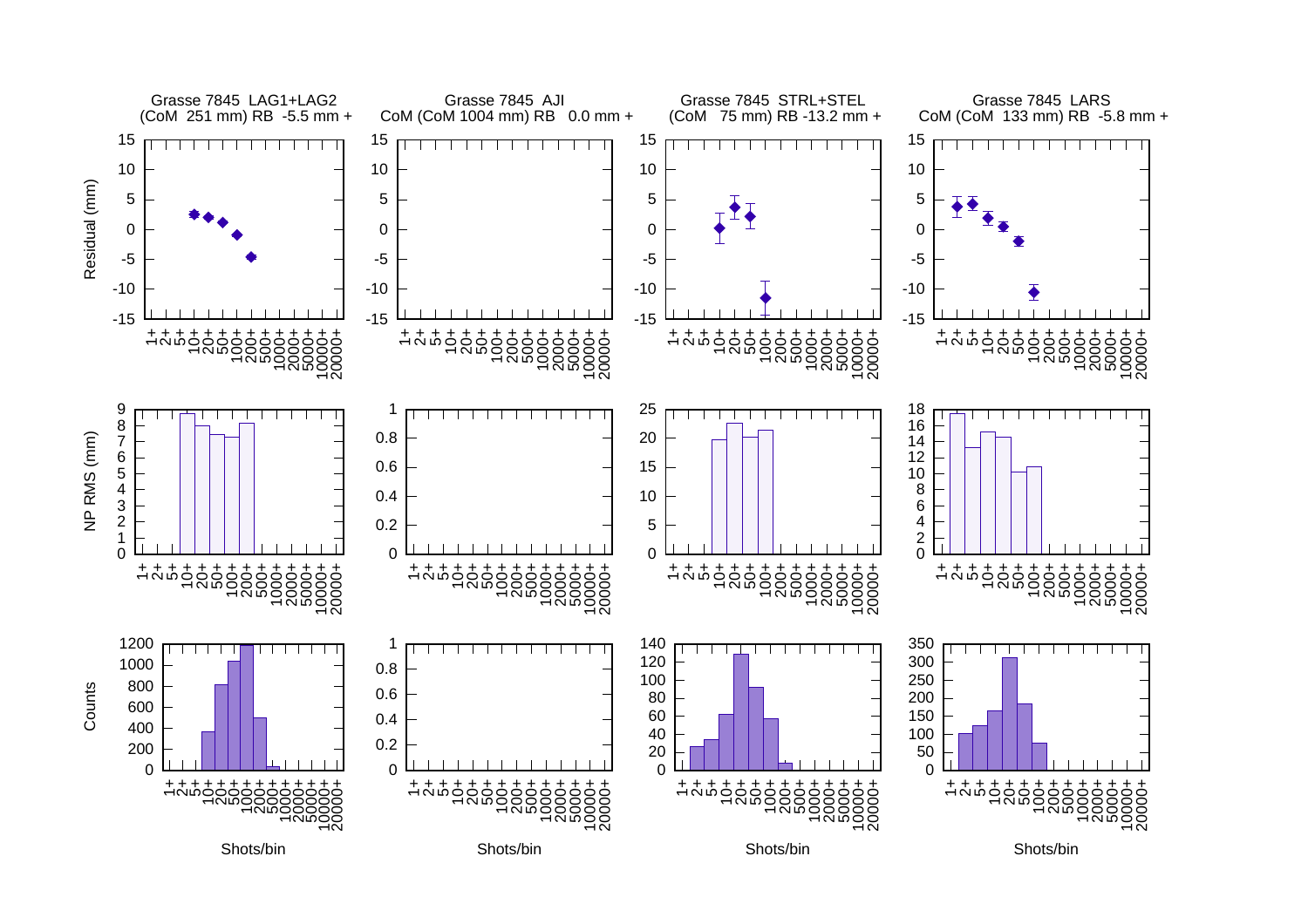![](_page_30_Figure_0.jpeg)